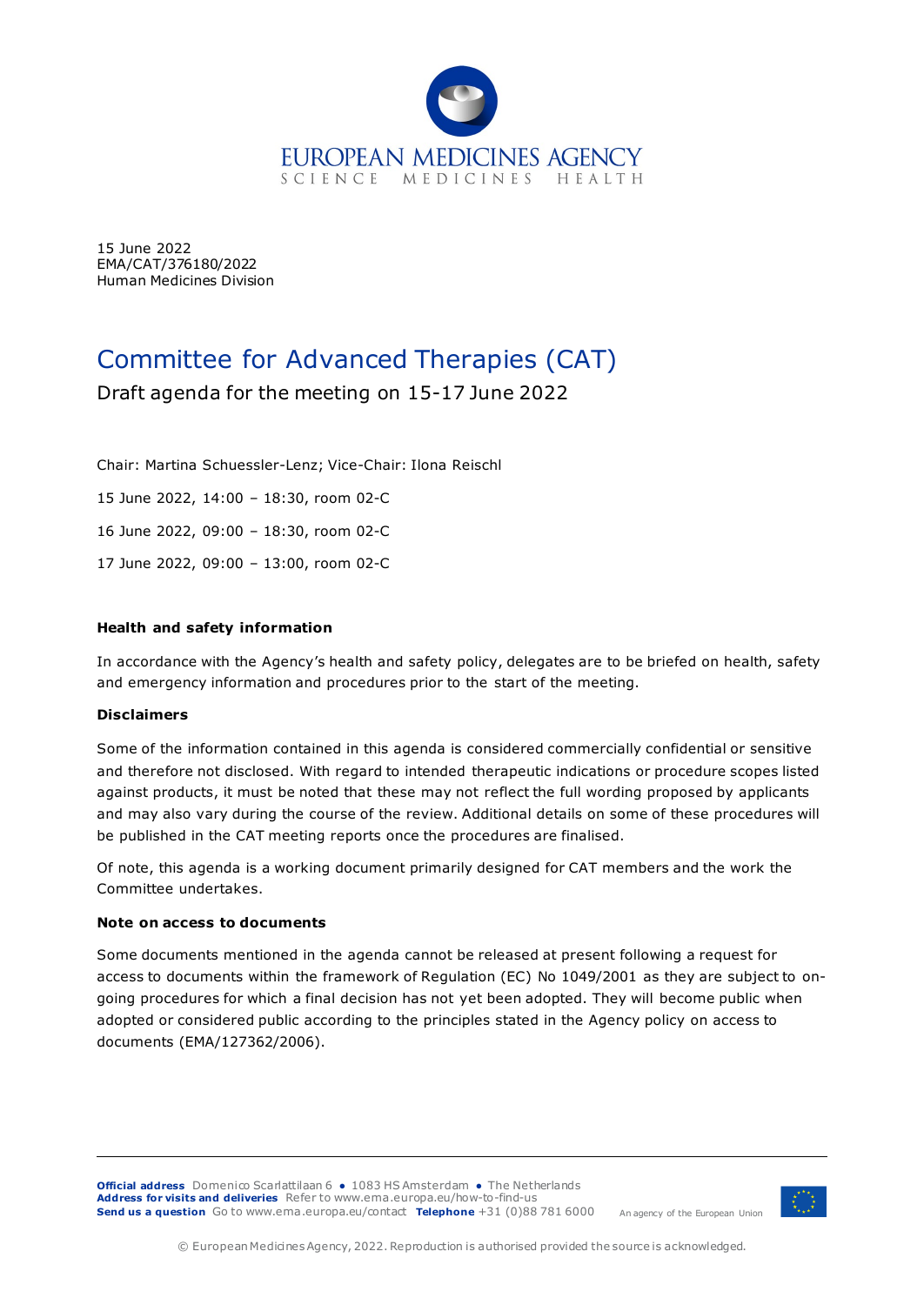# **Table of contents**

| 1.      | <b>Introduction</b><br>6                                                                                                                                           |
|---------|--------------------------------------------------------------------------------------------------------------------------------------------------------------------|
| 1.1.    | Welcome and declarations of interest of members, alternates and experts 6                                                                                          |
| 1.2.    |                                                                                                                                                                    |
| 1.3.    |                                                                                                                                                                    |
| 2.      | <b>Evaluation of ATMPs</b><br>6                                                                                                                                    |
| 2.1.    |                                                                                                                                                                    |
| 2.1.1.  |                                                                                                                                                                    |
| 2.2.    |                                                                                                                                                                    |
| 2.3.    |                                                                                                                                                                    |
| 2.4.    |                                                                                                                                                                    |
| 2.5.    |                                                                                                                                                                    |
| 2.5.1.  |                                                                                                                                                                    |
| 2.6.    |                                                                                                                                                                    |
| 2.7.    |                                                                                                                                                                    |
| 2.8.    |                                                                                                                                                                    |
| 2.9.    | Re-examination of initial application procedures under Article 9(2) of Regulation No.                                                                              |
| 2.10.   |                                                                                                                                                                    |
| 2.11.   | Type II variations and variations of therapeutic indication procedure according to                                                                                 |
| 2.11.1. |                                                                                                                                                                    |
| 2.11.2. |                                                                                                                                                                    |
| 2.11.3. |                                                                                                                                                                    |
| 2.11.4. | Tecartus - brexucabtagene autoleucel - Orphan - EMEA/H/C/005102/II/0019 8                                                                                          |
| 2.12.   |                                                                                                                                                                    |
| 2.13.   |                                                                                                                                                                    |
| 2.13.1. |                                                                                                                                                                    |
| 2.13.2. |                                                                                                                                                                    |
| 2.13.3. |                                                                                                                                                                    |
| 2.13.4. | Luxturna - voretigene neparvovec - Orphan - EMEA/H/C/004451/REC/008.1 9                                                                                            |
| 2.13.5. | Strimvelis - Autologous CD34+ enriched cell fraction that contains CD34+ cells transduced<br>with retroviral vector that encodes for the human ADA cDNA sequence - |
| 3.      | <b>Certification of ATMPs</b><br>10                                                                                                                                |

| 3.1. |  |
|------|--|
| 3.2. |  |
| 3.3. |  |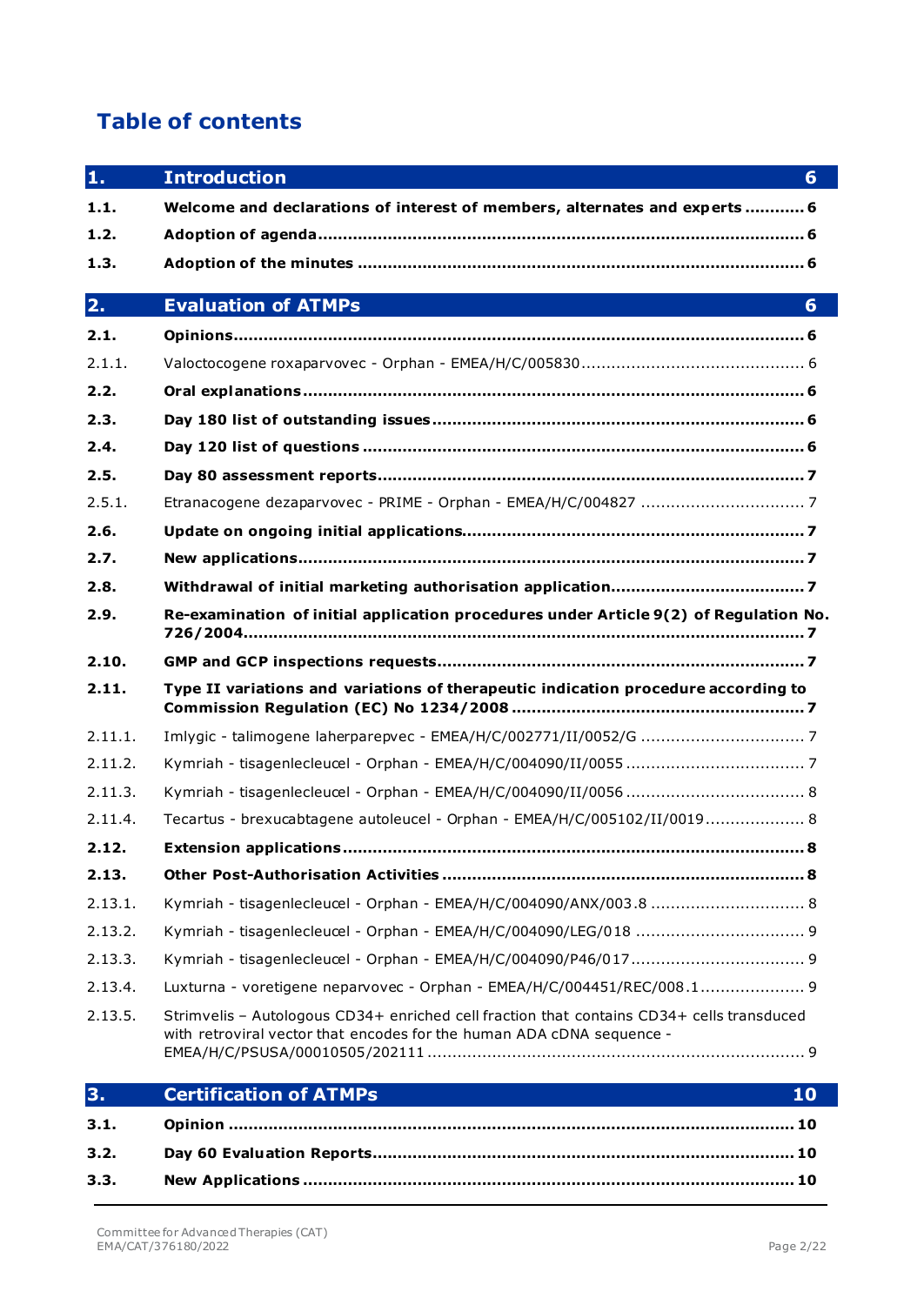| 4.     | <b>Scientific Recommendation on Classification of ATMPs</b><br>10                                                                                                                                                                                                               |  |  |  |
|--------|---------------------------------------------------------------------------------------------------------------------------------------------------------------------------------------------------------------------------------------------------------------------------------|--|--|--|
| 4.1.   |                                                                                                                                                                                                                                                                                 |  |  |  |
| 4.1.1. | Adeno-associated viral vector serotype 2 encoding glial cell line-derived neurotrophic factor10                                                                                                                                                                                 |  |  |  |
| 4.1.2. | Ex-vivo expanded allogeneic human corneal epithelial cells containing P63 positively                                                                                                                                                                                            |  |  |  |
| 4.1.3. |                                                                                                                                                                                                                                                                                 |  |  |  |
| 4.1.4. | Acellular tubular graft composed of human collagen types I and III and other extracellular                                                                                                                                                                                      |  |  |  |
| 4.1.5. | A heterologous vaccine regimen composed of 2 vaccine components: replication incompetent<br>gorilla adenovirus serotype 20 (GAd20) and modified vaccinia ankara (MVA) vectors encoding<br>tumor-specific antigens mutant calreticulin (mutCALR) and Janus kinase 2 (mutJAK2) 11 |  |  |  |
| 4.1.6. | Recombinant adeno-associated virus vector containing the human aspartoacylase<br>complementary DNA (ASPA cDNA) with an optimized expression cassette and constitutive                                                                                                           |  |  |  |
| 4.1.7. | Adeno-associated virus serotype hu68 vector encoding human GLB1 gene11                                                                                                                                                                                                          |  |  |  |
| 4.1.8. | Autologous human bone marrow derived mesenchymal stromal cells (MSCs)11                                                                                                                                                                                                         |  |  |  |
| 4.1.9. | Skin cell suspension obtained with the help of recombinant non-animal trypsin 11                                                                                                                                                                                                |  |  |  |
| 4.2.   |                                                                                                                                                                                                                                                                                 |  |  |  |
| 4.2.1. |                                                                                                                                                                                                                                                                                 |  |  |  |
| 4.2.2. |                                                                                                                                                                                                                                                                                 |  |  |  |
| 4.2.3. | Dopaminergic neuronal microtissues containing A9 TH+ (Tyrosine hydroxylase) dopaminergic                                                                                                                                                                                        |  |  |  |
| 4.3.   | Day 60 revised scientific recommendation (following list of questions) 12                                                                                                                                                                                                       |  |  |  |
| 4.3.1. |                                                                                                                                                                                                                                                                                 |  |  |  |
| 4.4.   |                                                                                                                                                                                                                                                                                 |  |  |  |
| 4.4.1. | Ex-vivo expanded autologous Wharton's Jelly derived mesenchymal stem cells (WJ-MSCs)12                                                                                                                                                                                          |  |  |  |
| 4.4.2. | Autologous adipose tissue-derived stromal cell fraction devoid of mature adipocytes12                                                                                                                                                                                           |  |  |  |
| 4.4.3. |                                                                                                                                                                                                                                                                                 |  |  |  |
| 4.4.4. | Human autologous tumour and hypoxia educated macrophages13                                                                                                                                                                                                                      |  |  |  |
| 4.5.   |                                                                                                                                                                                                                                                                                 |  |  |  |
| 5.     | <b>Scientific Advice</b><br>13                                                                                                                                                                                                                                                  |  |  |  |
| 5.1.   |                                                                                                                                                                                                                                                                                 |  |  |  |
| 5.1.1. | Ongoing scientific advice procedures - Appointment of CAT Peer Reviewers13                                                                                                                                                                                                      |  |  |  |
| 5.1.2. |                                                                                                                                                                                                                                                                                 |  |  |  |
| 5.2.   | Procedures discussed at SAWP - 1st reports, D40 JRs, LoIs 14                                                                                                                                                                                                                    |  |  |  |
| 5.3.   | Finalisation of D70 procedures - feedback from the discussion meeting  14                                                                                                                                                                                                       |  |  |  |
| 5.4.   | Final Advice Letters for procedures finalised the previous month 14                                                                                                                                                                                                             |  |  |  |
| 6.     | <b>Pre-Authorisation Activities</b><br>14                                                                                                                                                                                                                                       |  |  |  |
| 6.1.   |                                                                                                                                                                                                                                                                                 |  |  |  |
| 6.2.   |                                                                                                                                                                                                                                                                                 |  |  |  |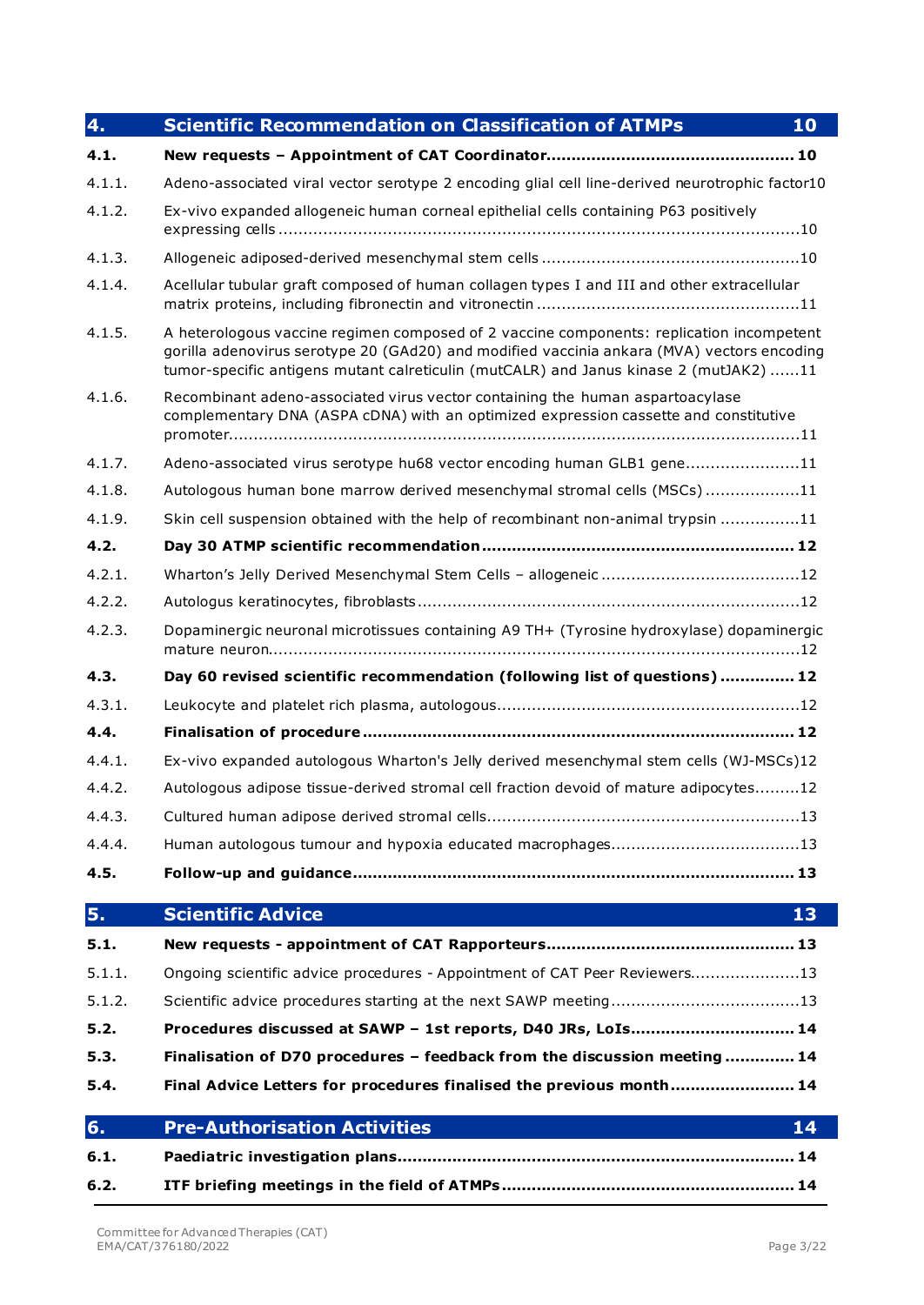| 6.3.             |                                                                                             |  |  |  |  |
|------------------|---------------------------------------------------------------------------------------------|--|--|--|--|
| 6.3.1.           |                                                                                             |  |  |  |  |
| 6.3.2.           |                                                                                             |  |  |  |  |
| 6.3.3.           |                                                                                             |  |  |  |  |
| 6.3.4.           |                                                                                             |  |  |  |  |
| $\overline{7}$ . | Organisational, regulatory and methodological matters<br>15                                 |  |  |  |  |
| 7.1.             |                                                                                             |  |  |  |  |
| 7.1.1.           |                                                                                             |  |  |  |  |
| 7.1.2.           |                                                                                             |  |  |  |  |
| 7.1.3.           |                                                                                             |  |  |  |  |
| 7.2.             |                                                                                             |  |  |  |  |
| 7.3.             | Coordination with EMA Working Parties/Working Groups/Drafting Groups 15                     |  |  |  |  |
| 7.3.1.           | Working Party with Patients' and Consumers' Organisations (PCWP) and Working Party with     |  |  |  |  |
| 7.3.2.           | Working Party with Patients' and Consumers' Organisations (PCWP) and Working Party with     |  |  |  |  |
| 7.3.3.           | Working Party with Patients' and Consumers' Organisations (PCWP) and Working Party with     |  |  |  |  |
| 7.3.4.           |                                                                                             |  |  |  |  |
| 7.3.5.           | Diffuse large B-cell lymphoma (DLBCL) indication wording and inclusion of high-grade B-cell |  |  |  |  |
| 7.3.6.           | Q&A on the interface between Regulation (EU) 536/2014 on clinical trials for medicinal      |  |  |  |  |
| 7.3.7.           |                                                                                             |  |  |  |  |
| 7.4.             |                                                                                             |  |  |  |  |
| 7.4.1.           | European Institute of Innovation and Technology (EIT) Health / European Medicines Agencies  |  |  |  |  |
| 7.5.             |                                                                                             |  |  |  |  |
| 7.5.1.           | ATMP cluster teleconference with US-FDA, Health Canada and PMDA (Japan)16                   |  |  |  |  |
| 7.5.2.           | EDQM Stakeholder consultation 5th edition Tissue and Cells Guide17                          |  |  |  |  |
| 7.6.             |                                                                                             |  |  |  |  |
| 7.6.1.           |                                                                                             |  |  |  |  |
| 7.7.             |                                                                                             |  |  |  |  |
| 7.7.1.           |                                                                                             |  |  |  |  |
| 7.8.             |                                                                                             |  |  |  |  |
| 7.8.1.           | American Society for Gene and Cell Therapy (ASGCT) Annual meeting17                         |  |  |  |  |
| 7.8.2.           | European Society for Gene and cell therapy (ESGCT) annual meeting17                         |  |  |  |  |
| 7.8.3.           | Adeno-associated viral (AAV) vector toxicities: regulatory considerations17                 |  |  |  |  |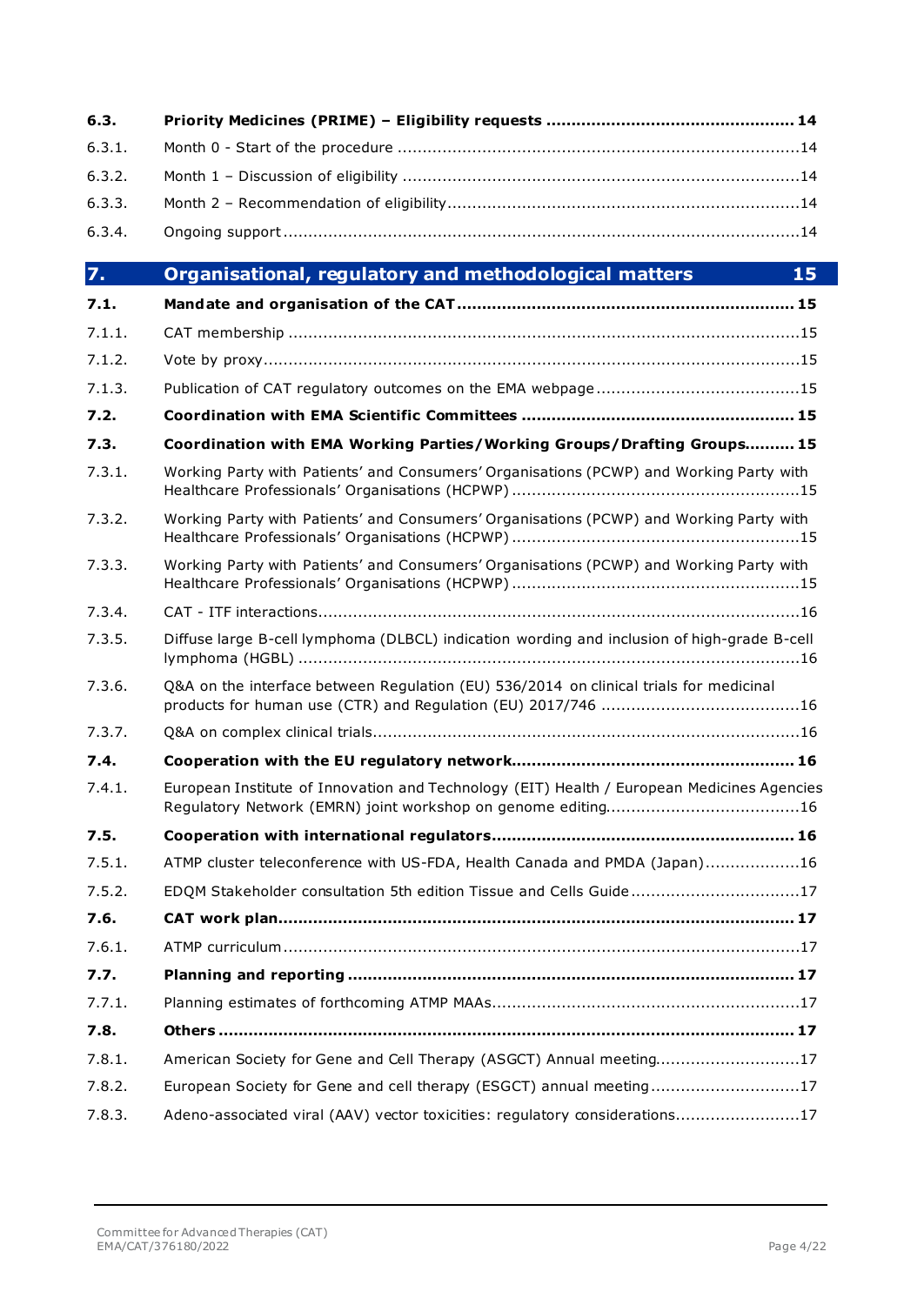| <b>Any other business</b> |  |
|---------------------------|--|
| <b>Explanatory notes</b>  |  |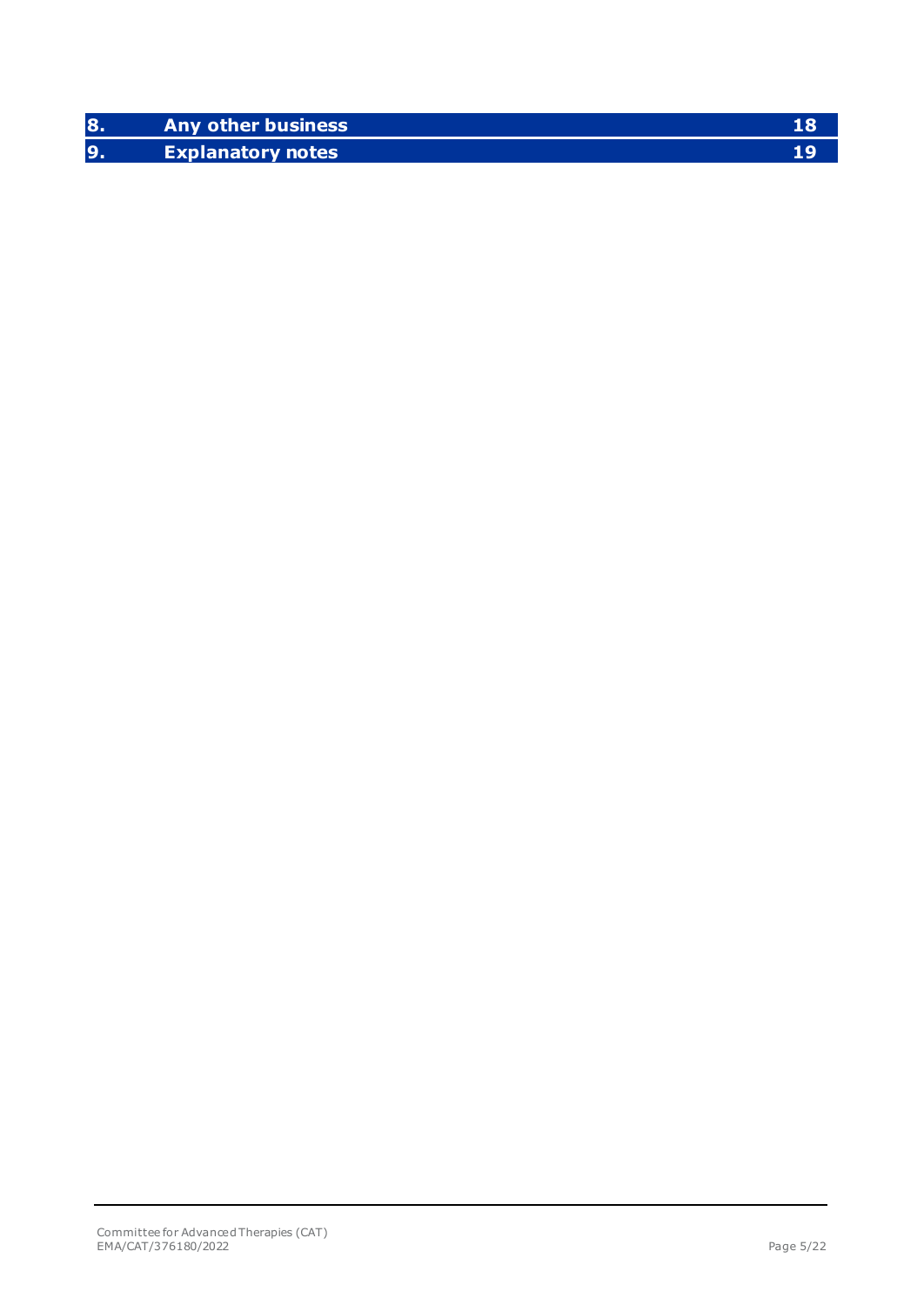## <span id="page-5-0"></span>**1. Introduction**

## <span id="page-5-1"></span>**1.1. Welcome and declarations of interest of members, alternates and experts**

Pre-meeting list of participants and restrictions in relation to declarations of interests applicable to the items of the agenda for the CAT plenary session to be held 15-17 June 2022. See 15-17 June 2022 CAT minutes (to be published post 13-15 July 2022 CAT meeting).

## <span id="page-5-2"></span>**1.2. Adoption of agenda**

CAT agenda for 15-17 June 2022 meeting

## <span id="page-5-3"></span>**1.3. Adoption of the minutes**

CAT minutes for 11-13 May 2022 meeting

## <span id="page-5-4"></span>**2. Evaluation of ATMPs**

## <span id="page-5-5"></span>**2.1. Opinions**

### <span id="page-5-6"></span>2.1.1. Valoctocogene roxaparvovec - Orphan - EMEA/H/C/005830

BioMarin International Limited; treatment of severe haemophilia A

Scope: Opinion

#### **Action:** for adoption

List of Outstanding Issues adopted on 18.03.2022. List of Questions adopted on 05.11.2021. Ad-hoc expert meeting taking place on 09.06.2022

## <span id="page-5-7"></span>**2.2. Oral explanations**

No items

## <span id="page-5-8"></span>**2.3. Day 180 list of outstanding issues**

No items

## <span id="page-5-9"></span>**2.4. Day 120 list of questions**

No items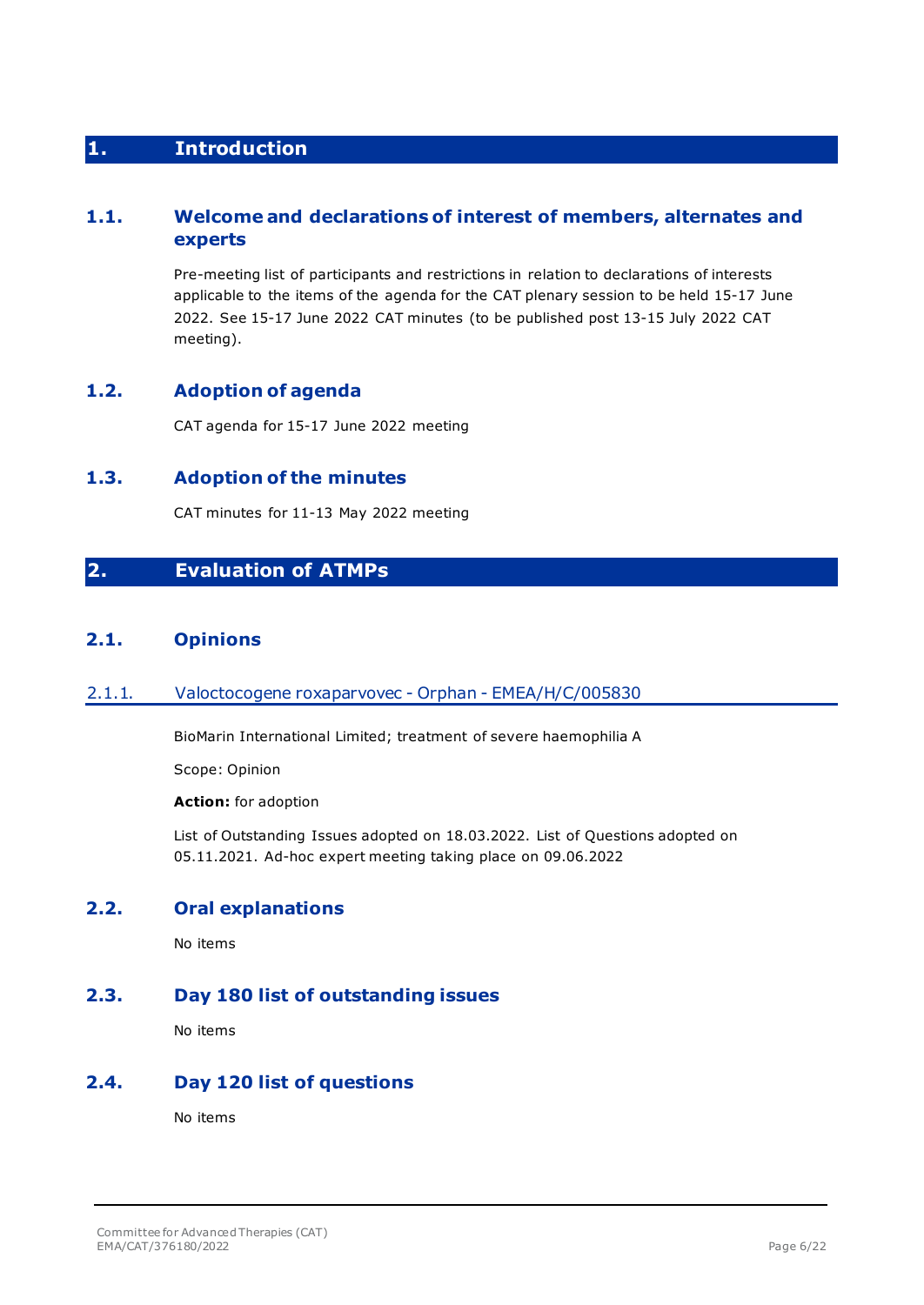## <span id="page-6-0"></span>**2.5. Day 80 assessment reports**

### <span id="page-6-1"></span>2.5.1. Etranacogene dezaparvovec - PRIME - Orphan - EMEA/H/C/004827

Accelerated assessment CSL Behring GmbH; treatment of adults with Haemophilia B Scope: Day 80 assessment report **Action:** for information

## <span id="page-6-2"></span>**2.6. Update on ongoing initial applications**

No items

## <span id="page-6-3"></span>**2.7. New applications**

### <span id="page-6-4"></span>**2.8. Withdrawal of initial marketing authorisation application**

No items

## <span id="page-6-5"></span>**2.9. Re-examination of initial application procedures under Article 9(2) of Regulation No. 726/2004**

No items

<span id="page-6-6"></span>**2.10. GMP and GCP inspections requests**

No items

## <span id="page-6-7"></span>**2.11. Type II variations and variations of therapeutic indication procedure according to Commission Regulation (EC) No 1234/2008**

### <span id="page-6-8"></span>2.11.1. Imlygic - talimogene laherparepvec - EMEA/H/C/002771/II/0052/G

Amgen Europe B.V.

Rapporteur: Maija Tarkkanen

Scope: Quality. Opinion

**Action:** for adoption

Request for Supplementary Information adopted on 13.05.2022.

## <span id="page-6-9"></span>2.11.2. Kymriah - tisagenlecleucel - Orphan - EMEA/H/C/004090/II/0055

Novartis Europharm Limited

Rapporteur: Rune Kjeken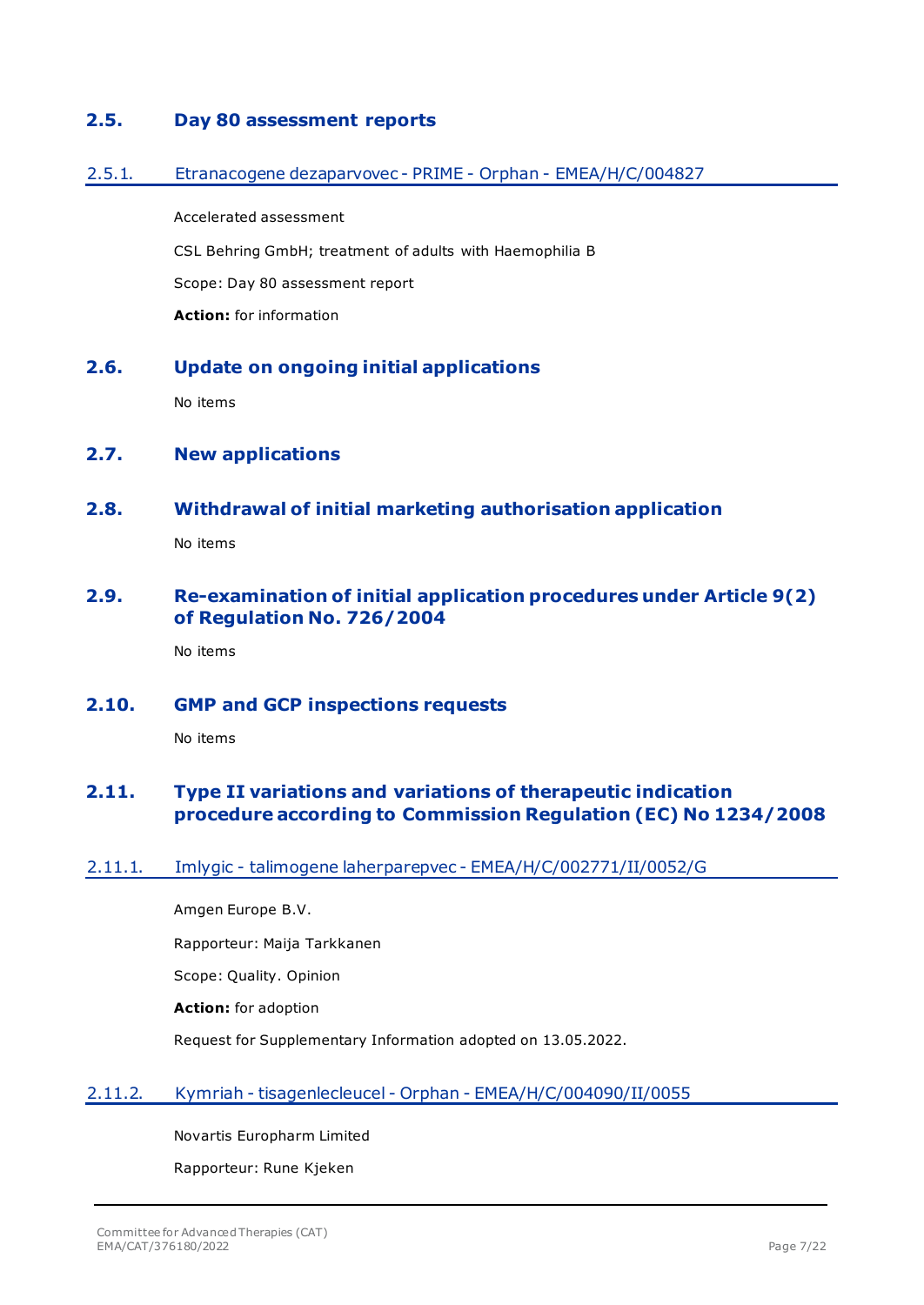Scope: Quality. Request for Supplementary Information

**Action:** for adoption

## <span id="page-7-0"></span>2.11.3. Kymriah - tisagenlecleucel - Orphan - EMEA/H/C/004090/II/0056

Novartis Europharm Limited

Rapporteur: Rune Kjeken

Scope: Clinical. Request for Supplementary Information

Update of sections 4.2 and 5.1 of the SmPC in order to update efficacy and safety information in paediatric population based on study CCTL019C2202, a phase 2, single arm, multicenter open label trial to determine the safety and efficacy of tisagenlecleucel in pediatric patients with relapsed or refractory mature B-cell non-Hodgkin lymphoma (NHL) (BIANCA).

The package leaflet is updated accordingly.

**Action:** for adoption

## <span id="page-7-1"></span>2.11.4. Tecartus - brexucabtagene autoleucel - Orphan - EMEA/H/C/005102/II/0019

Kite Pharma EU B.V.

Rapporteur: Jan Mueller-Berghaus, PRAC Rapporteur: Menno van der Elst

Scope: Safety. Opinion

Update of sections 4.8 and 5.1 of the SmPC in order to update the safety and efficacy information based on 24-month follow-up data from all treated patients in cohort 1 of the pivotal clinical study, KTE-C19-102 (ZUMA-2), a Phase 2, multicenter, open-label study evaluating the safety and efficacy of KTE-X19 in subjects with relapsed or refractory (r/r) mantle cell lymphoma (MCL). This submission is in fulfilment of the specific obligation (SOB 004) to confirm the long-term efficacy and safety of Tecartus in adult patients with relapsed/refractory (r/r) MCL. In addition, the MAH has taken the opportunity to make minor editorial changes in the SmPC. The RMP version 2.1 has also been submitted.

**Action:** for adoption

## <span id="page-7-2"></span>**2.12. Extension applications**

No items

## <span id="page-7-3"></span>**2.13. Other Post-Authorisation Activities**

## <span id="page-7-4"></span>2.13.1. Kymriah - tisagenlecleucel - Orphan - EMEA/H/C/004090/ANX/003.8

Novartis Europharm Limited

Rapporteur: Rune Kjeken, CHMP Coordinator: Ingrid Wang

Scope: Study CCTL019B2401: Non-interventional post-authorisation safety study (PASS): in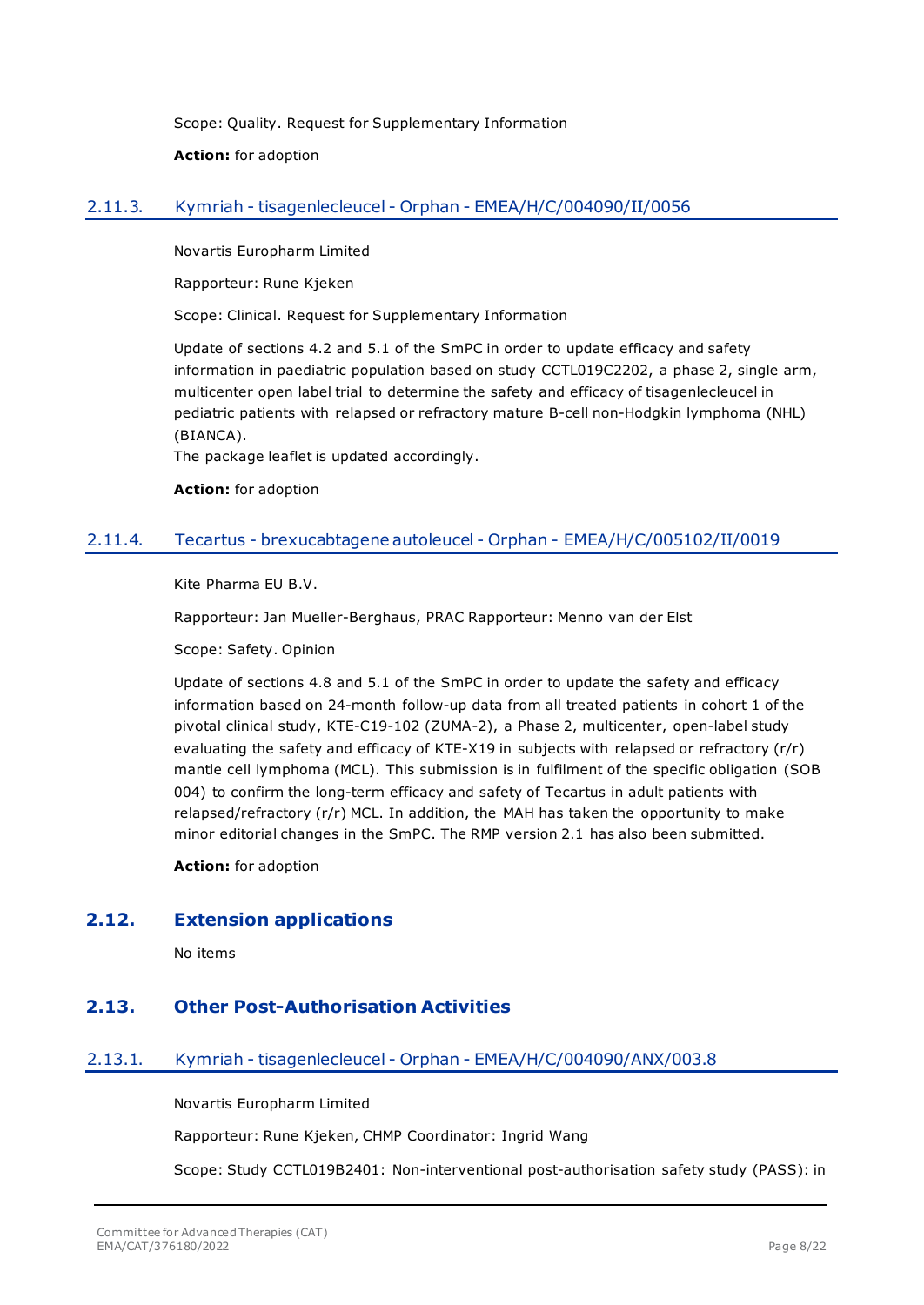order to further characterise the safety – including long-term safety – of Kymriah, the applicant should conduct and submit a study based on data from a disease registry in ALL and DLBCL patients. Fifth semi-annual report (EBMT data only)

**Action:** for information

## <span id="page-8-0"></span>2.13.2. Kymriah - tisagenlecleucel - Orphan - EMEA/H/C/004090/LEG/018

Novartis Europharm Limited

Rapporteur: Rune Kjeken, CHMP Coordinator: Ingrid Wang

Scope: From II/0044: to provide the final Investigator site inspection report from study site #1700 (Spain, Hospital Virgen del Rocio) that participates in the study CCTL019E2202/ELARA.

**Action:** for adoption

### <span id="page-8-1"></span>2.13.3. Kymriah - tisagenlecleucel - Orphan - EMEA/H/C/004090/P46/017

Novartis Europharm Limited

Rapporteur: Rune Kjeken, CHMP Coordinator: Ingrid Wang

Scope: Paediatric studies submitted in accordance with Article 46 of Regulation (EC) No 1901/2006, as amended. Clinical study report / Study No. CCTL019BUS03: a phase 2, open label, multicenter trial to determine the efficacy and safety of tisagenlecleucel reinfusion in Pediatric and Adolescent Young Adult (AYA) patients with acute lymphoblastic leukemia (ALL) experiencing loss of B cell aplasia.

**Action:** for adoption

### <span id="page-8-2"></span>2.13.4. Luxturna - voretigene neparvovec - Orphan - EMEA/H/C/004451/REC/008.1

Novartis Europharm Limited

Rapporteur: Sol Ruiz, CHMP Coordinator: Maria Concepcion Prieto Yerro

Scope: Quality: MAH's response to questions on REC as adopted in January 2022.

#### **Action:** for adoption

### <span id="page-8-3"></span>2.13.5. Strimvelis – Autologous CD34+ enriched cell f raction that contains CD34+ cells transduced with retroviral vector that encodes for the human ADA cDNA sequence - EMEA/H/C/PSUSA/00010505/202111

Orchard Therapeuthics

PRAC Rapporteur: Menno van der Elst

Scope: Periodic safety update report (PSUR): The eighth periodic benefit-risk evaluation report with reporting period 26 November 2020 up to 25 November 2021, for autologous CD34<sup>+</sup> enriched cell fraction that contains human haematopoietic stem/progenitor (CD34+) cells transduced with retroviral vector that encodes for the human adenosine deaminase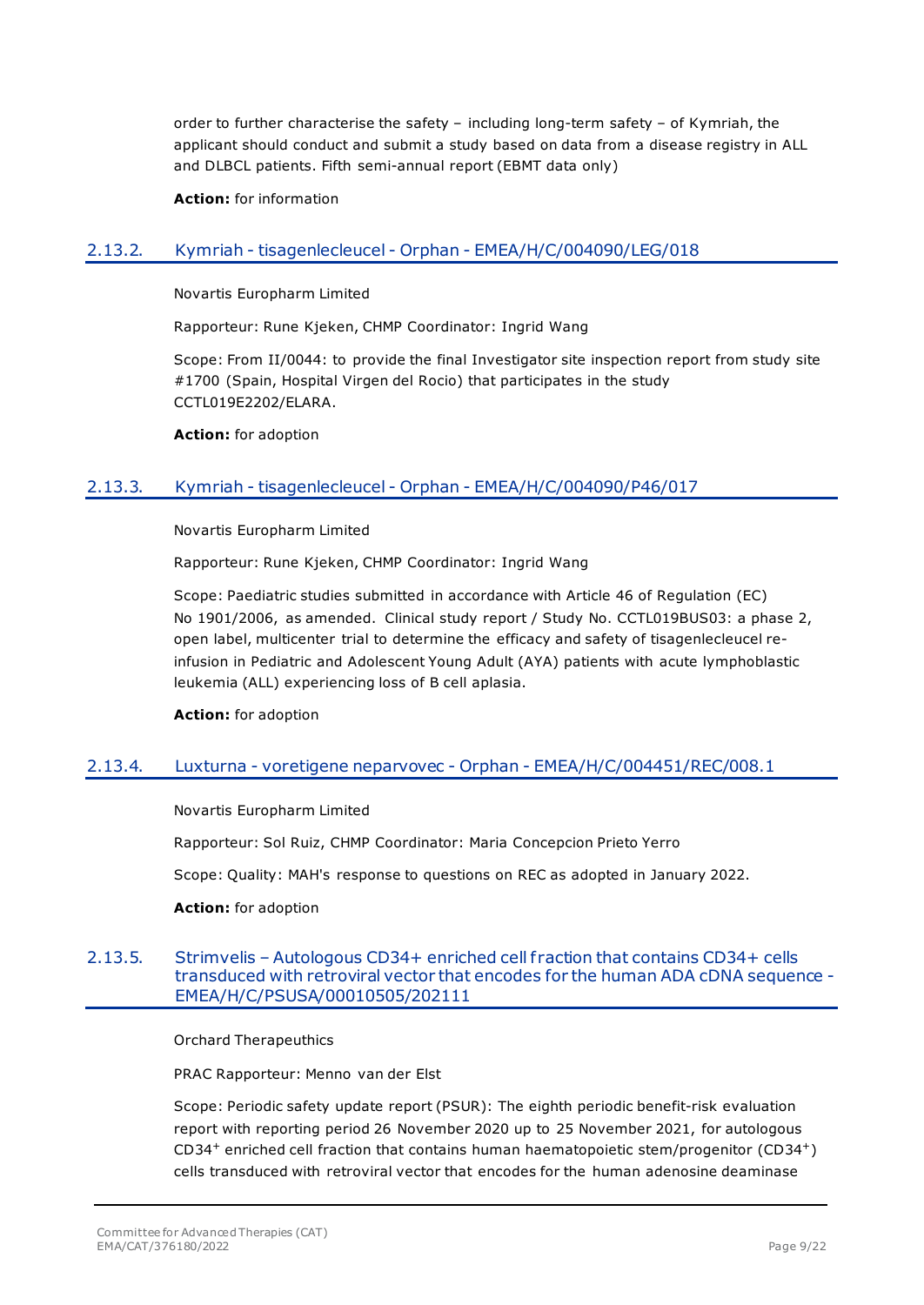complementary deoxyribonucleic acid sequence.

#### **Action:** for information

## <span id="page-9-0"></span>**3. Certification of ATMPs**

Information related to this section cannot be released at the present time as it is deemed to contain commercially confidential information.

### <span id="page-9-1"></span>**3.1. Opinion**

No items

### <span id="page-9-2"></span>**3.2. Day 60 Evaluation Reports**

No items

## <span id="page-9-3"></span>**3.3. New Applications**

No items

## <span id="page-9-4"></span>**4. Scientific Recommendation on Classification of ATMPs**

## <span id="page-9-5"></span>**4.1. New requests – Appointment of CAT Coordinator**

### <span id="page-9-6"></span>4.1.1. Adeno-associated viral vector serotype 2 encoding glial cell line-derived neurotrophic factor

Intended for the treatment of Parkinson's disease (PD) Scope: appointment of CAT Coordinator and adoption of timetable **Action:** for adoption

### <span id="page-9-7"></span>4.1.2. Ex-vivo expanded allogeneic human corneal epithelial cells containing P63 positively expressing cells

Intended for the treatment of persistent corneal epithelial defects

Scope: appointment of CAT Coordinator

**Action:** for adoption

### <span id="page-9-8"></span>4.1.3. Allogeneic adiposed-derived mesenchymal stem cells

Intended for the treatment of arthritis and diabetes type I and II Scope: appointment of CAT Coordinator and adoption of timetable **Action:** for adoption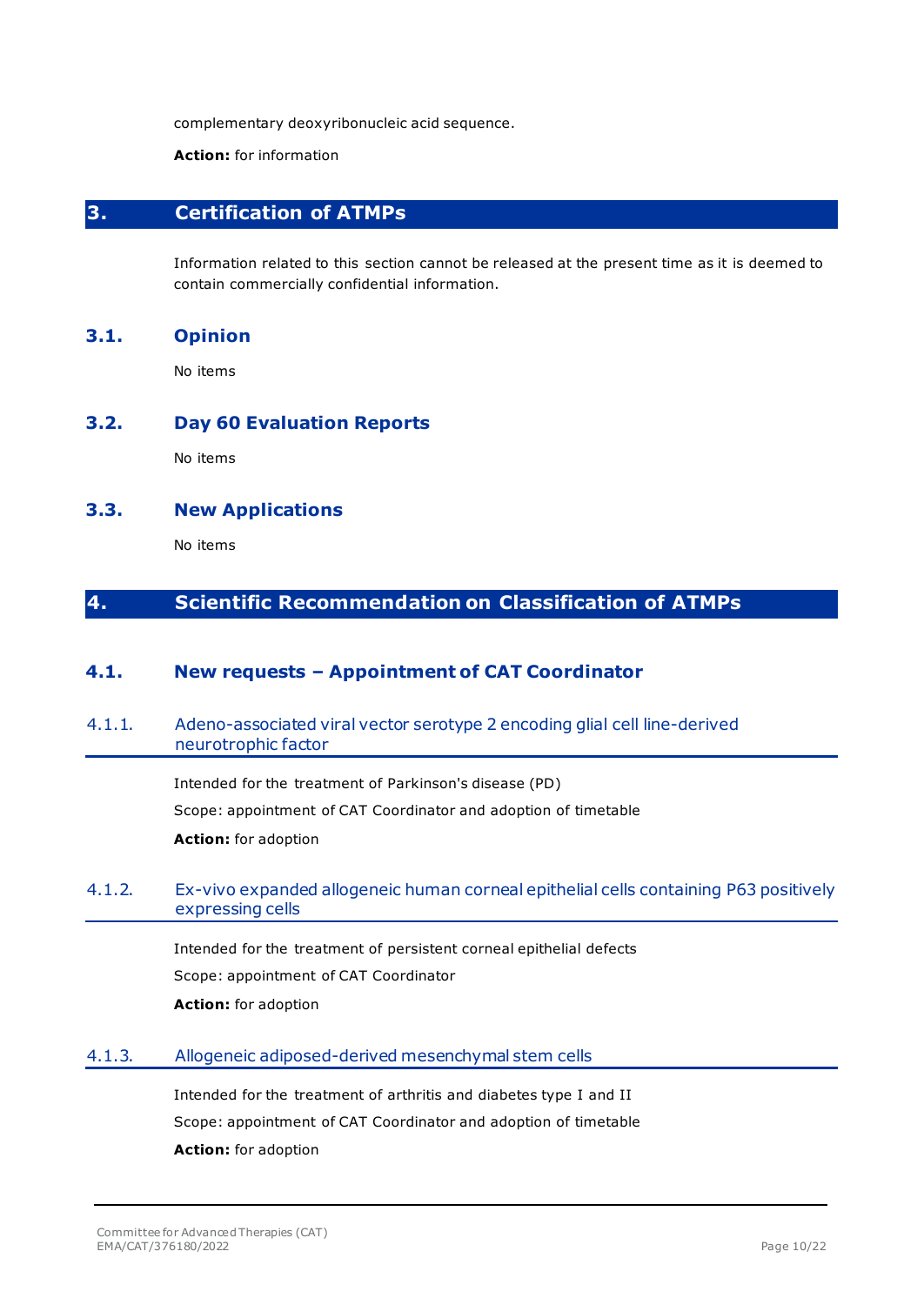### <span id="page-10-0"></span>4.1.4. Acellular tubular graft composed of human collagen types I and III and other extracellular matrix proteins, including fibronectin and vitronectin

Intended for replacement or repair of injured blood vessels in cases of vascular trauma; for replacement or repair of diseased vessels as an arterial bypass conduit for peripheral arterial disease (PAD); and as an implanted vascular access conduit for hemodialysis in patients with end-stage renal disease (ESRD)

Scope: appointment of CAT Coordinator and adoption of timetable

**Action:** for adoption

### <span id="page-10-1"></span>4.1.5. A heterologous vaccine regimen composed of 2 vaccine components: replication incompetent gorilla adenovirus serotype 20 (GAd20) and modified vaccinia ankara (MVA) vectors encoding tumor-specific antigens mutant calreticulin (mutCALR) and Janus kinase 2 (mutJAK2)

Intended for the treatment of patients with myeloproliferative neoplasms (MPNs)

Scope: appointment of CAT Coordinator and adoption of timetable

**Action:** for adoption

### <span id="page-10-2"></span>4.1.6. Recombinant adeno-associated virus vector containing the human aspartoacylase complementary DNA (ASPA cDNA) with an optimized expression cassette and constitutive promoter

Intended for the treatment of Canavan disease

Scope: appointment of CAT Coordinator and adoption of timetable

**Action:** for adoption

### <span id="page-10-3"></span>4.1.7. Adeno-associated virus serotype hu68 vector encoding human GLB1 gene

Intended for the treatment of GM1 gangliosidosis Scope: appointment of CAT Coordinator and adoption of timetable **Action:** for adoption

### <span id="page-10-4"></span>4.1.8. Autologous human bone marrow derived mesenchymal stromal cells (MSCs)

Intended for the treatment of pathologies affecting the esophageal tract in which total or partial organ replacement is required

Scope: appointment of CAT Coordinator and adoption of timetable

**Action:** for adoption

### <span id="page-10-5"></span>4.1.9. Skin cell suspension obtained with the help of recombinant non-animal trypsin

Intended for skin regeneration after burns, skin trauma, invasive surgery

Scope: appointment of CAT Coordinator and adoption of timetable

#### **Action:** for adoption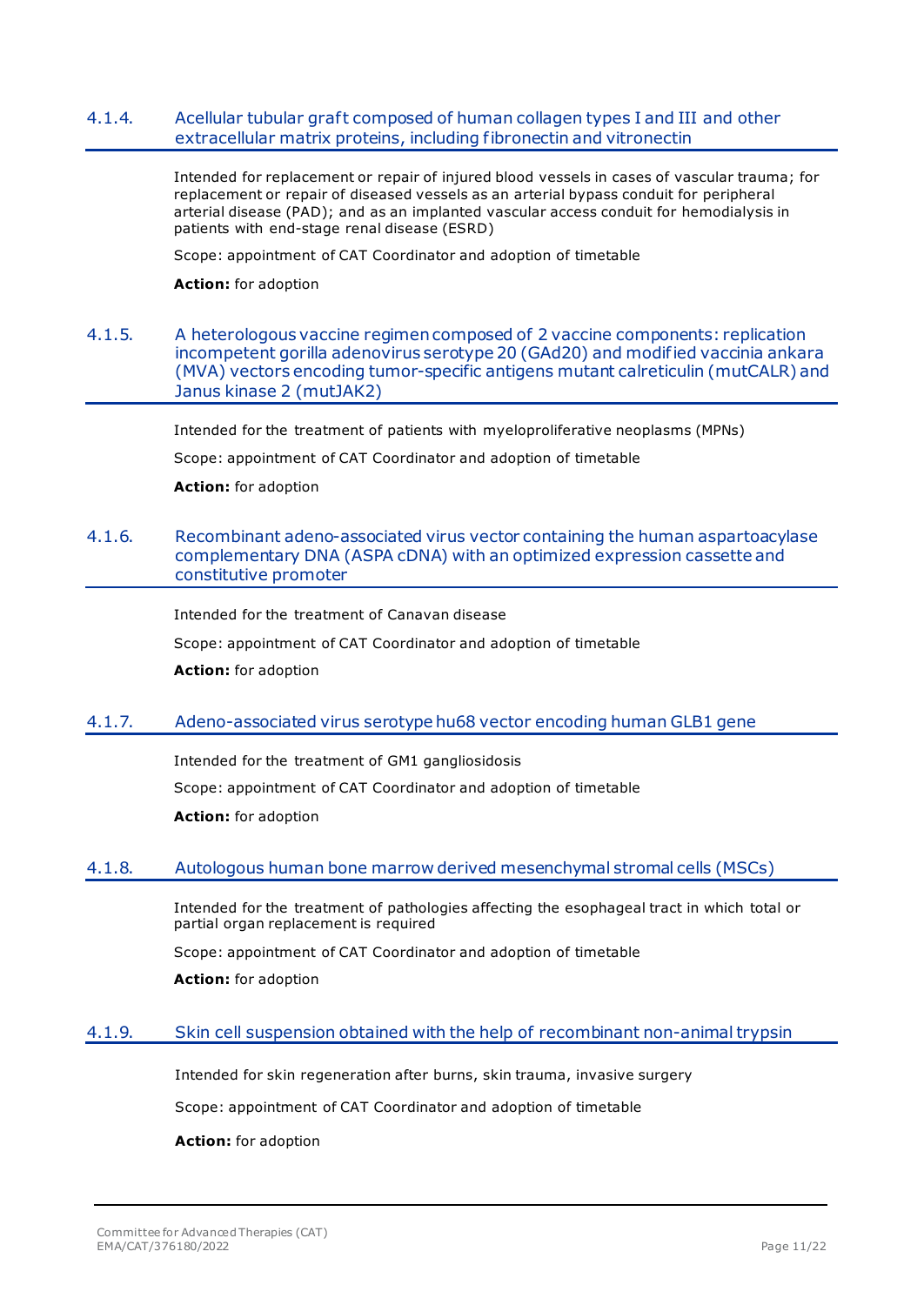## <span id="page-11-0"></span>**4.2. Day 30 ATMP scientific recommendation**

### <span id="page-11-1"></span>4.2.1. Wharton's Jelly Derived Mesenchymal Stem Cells – allogeneic

Intended for the treatment of other specified inflammatory spondylopathies (nonradiographic axial spondyloarthritis, M46.8)

Scope: ATMP scientific recommendation

**Action:** for adoption

### <span id="page-11-2"></span>4.2.2. Autologus keratinocytes, fibroblasts

Intended for the treatment of partial deep dermal and full thickness burn wounds and reconstructive surgery

Scope: ATMP scientific recommendation

**Action:** for adoption

## <span id="page-11-3"></span>4.2.3. Dopaminergic neuronal microtissues containing A9 TH+ (Tyrosine hydroxylase) dopaminergic mature neuron

Intended for the treatment of Parkinson's disease Scope: ATMP scientific recommendation **Action:** for adoption

## <span id="page-11-4"></span>**4.3. Day 60 revised scientific recommendation (following list of questions)**

### <span id="page-11-5"></span>4.3.1. Leukocyte and platelet rich plasma, autologous

Intended for the treatment of critical limb ischemia Scope: Closure of this procedure without conclusion due to lack of response by the applicant **Action:** for adoption

## <span id="page-11-6"></span>**4.4. Finalisation of procedure**

## <span id="page-11-7"></span>4.4.1. Ex-vivo expanded autologous Wharton's Jelly derived mesenchymal stem cells (WJ-MSCs)

Intended for the treatment of autism spectrum disorder Scope: The European Commission raised no comments. ATMP scientific recommendation **Action:** for adoption

### <span id="page-11-8"></span>4.4.2. Autologous adipose tissue-derived stromal cell fraction devoid of mature adipocytes

Intended for the treatment of temporomandibular disorders Scope: Comments raised by the European Commission. Revised ATMP scientific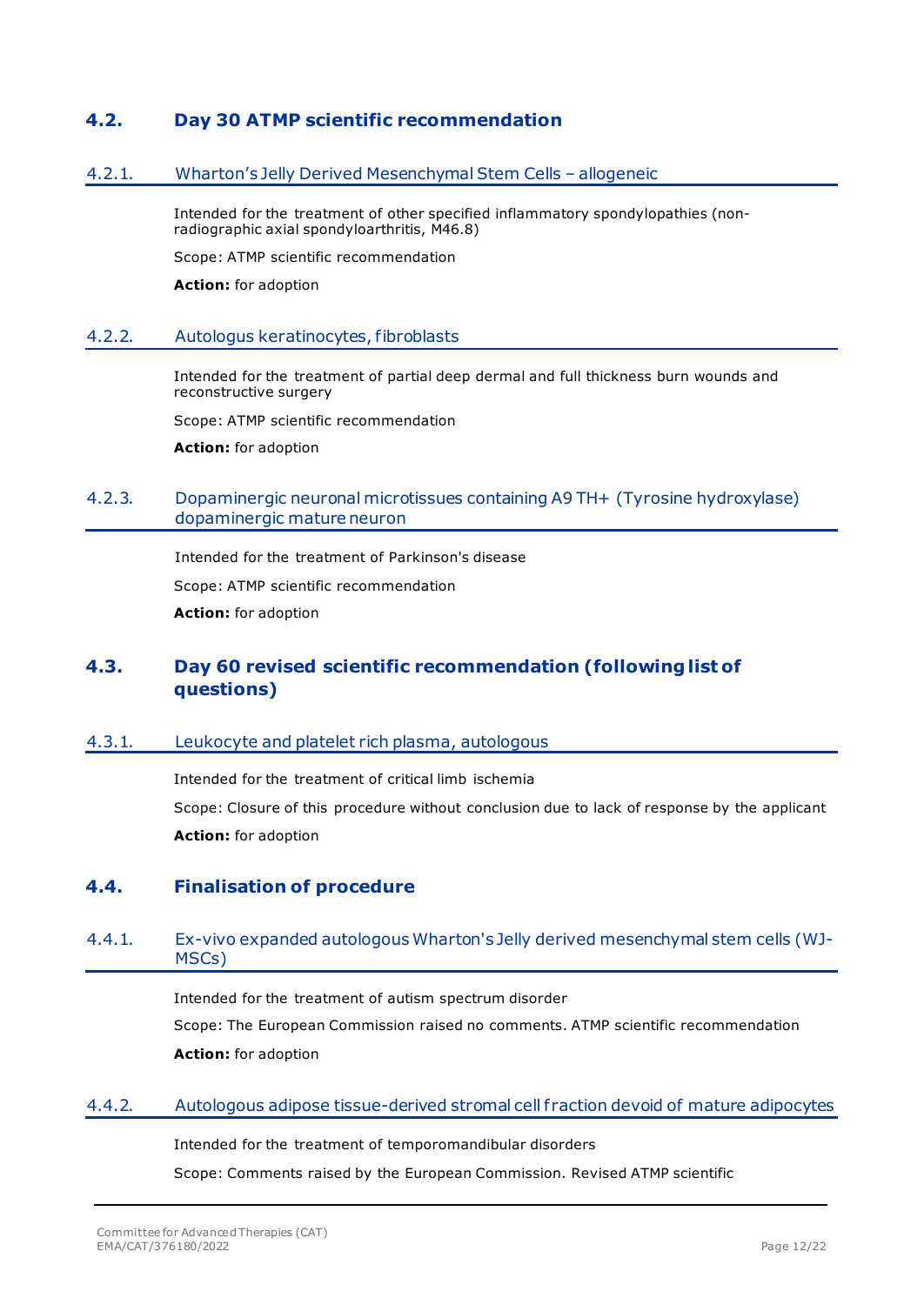recommendation

#### **Action:** for adoption

### <span id="page-12-0"></span>4.4.3. Cultured human adipose derived stromal cells

Intended for the treatment of stress urinary incontinence in men after radical prostatectomy

Scope: Comments raised by the European Commission. Revised ATMP scientific recommendation

**Action:** for adoption

### <span id="page-12-1"></span>4.4.4. Human autologous tumour and hypoxia educated macrophages

Intended for the treatment of spinal cord injury

Scope: The European Commission raised no comments. ATMP scientific recommendation **Action:** for adoption

## <span id="page-12-2"></span>**4.5. Follow-up and guidance**

No items

## <span id="page-12-3"></span>**5. Scientific Advice**

Information related to this section cannot be released at the present time as it is deemed to contain commercially confidential information.

## <span id="page-12-4"></span>**5.1. New requests - appointment of CAT Rapporteurs**

## <span id="page-12-5"></span>5.1.1. Ongoing scientific advice procedures - Appointment of CAT Peer Reviewers

Timetable:

- 
- Start of procedure at SAWP: 07-10.06.2022<br>- Appointment of CAT Peer Reviewers: 15-17.06.2022 - Appointment of CAT Peer Reviewers:
- SAWP first reports: 27.06.2022
- CAT Peer Reviewer comments (NC,C): 01.07.2022
- CAT Peer reviewer comments (Q): 06.07.2022
- Discussion at SAWP:
- Discussion at CAT and feedback to SAWP: 14.07.2022

## <span id="page-12-6"></span>5.1.2. Scientific advice procedures starting at the next SAWP meeting

Timetable:

| - Start of procedure at SAWP:             | 04-07.07.2022    |
|-------------------------------------------|------------------|
| - Appointment of CAT Peer Reviewers:      | 13-15.07.2022    |
| - SAWP first reports:                     | 22.08.2022       |
| - CAT Peer Reviewer comments (NC,C):      | 26.08.2022       |
| - CAT Peer reviewer comments (Q):         | 31.08.2022       |
| - Discussion at SAWP:                     | 29.08-01.09.2022 |
| - Discussion at CAT and feedback to SAWP: | 09.09.2022       |
|                                           |                  |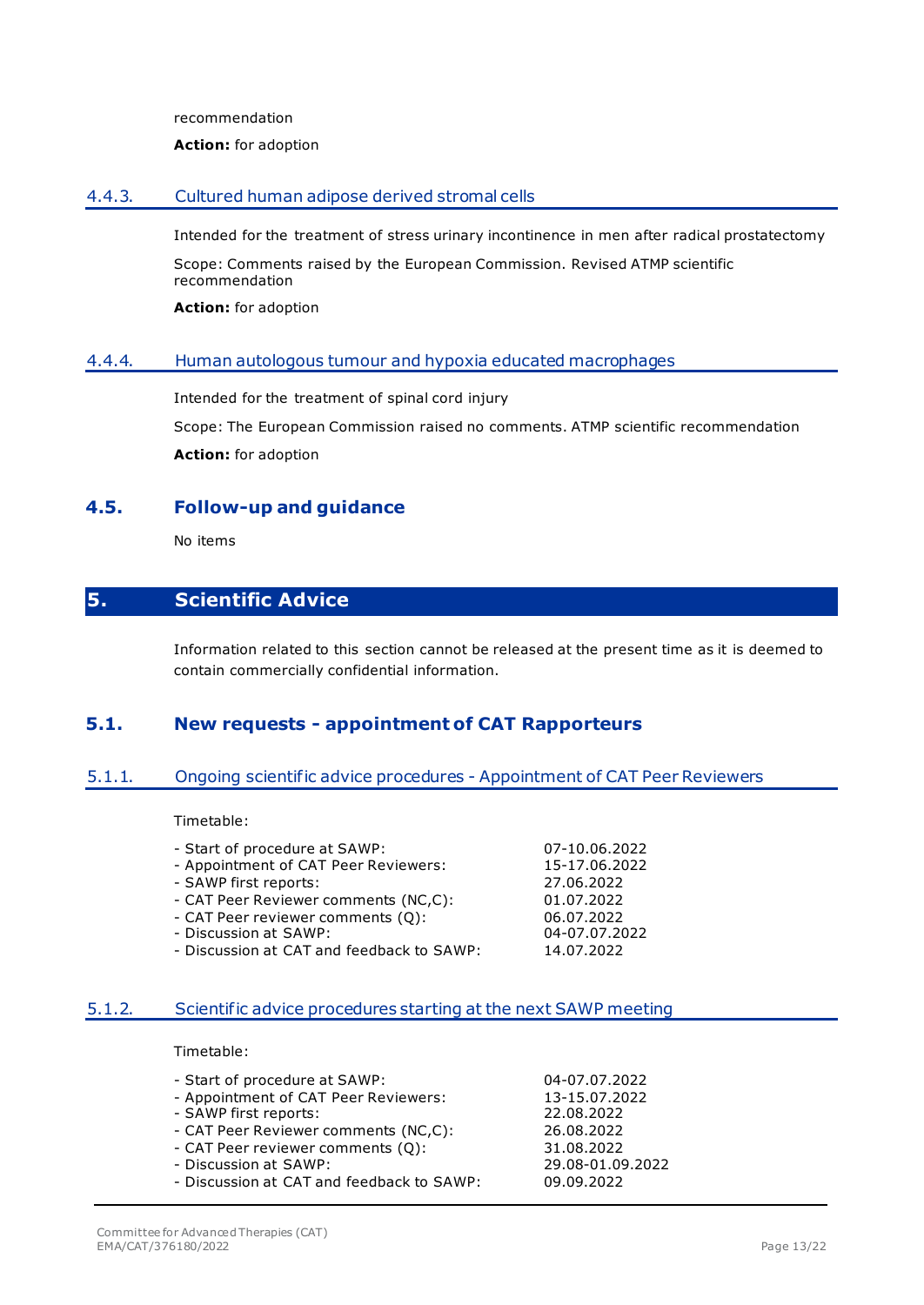No items

## <span id="page-13-0"></span>**5.2. Procedures discussed at SAWP – 1st reports, D40 JRs, LoIs**

## <span id="page-13-1"></span>**5.3. Finalisation of D70 procedures – feedback from the discussion meeting**

## <span id="page-13-2"></span>**5.4. Final Advice Letters for procedures finalised the previous month**

## <span id="page-13-3"></span>**6. Pre-Authorisation Activities**

Information related to this section cannot be released at the present time as it is deemed to contain commercially confidential information.

## <span id="page-13-4"></span>**6.1. Paediatric investigation plans**

No items

## <span id="page-13-5"></span>**6.2. ITF briefing meetings in the field of ATMPs**

## <span id="page-13-6"></span>**6.3. Priority Medicines (PRIME) – Eligibility requests**

### <span id="page-13-7"></span>6.3.1. Month 0 - Start of the procedure

| Timetable for assessment:                         |            |
|---------------------------------------------------|------------|
| Procedure start:                                  | 10/06/2022 |
| SAWP recommendation:                              | 07/07/2022 |
| CAT recommendation:                               | 15/07/2022 |
| CHMP adoption of report and final recommendation: | 21/07/2022 |
|                                                   |            |

No items

<span id="page-13-8"></span>6.3.2. Month 1 – Discussion of eligibility

### <span id="page-13-9"></span>6.3.3. Month 2 – Recommendation of eligibility

No items

### <span id="page-13-10"></span>6.3.4. Ongoing support

No items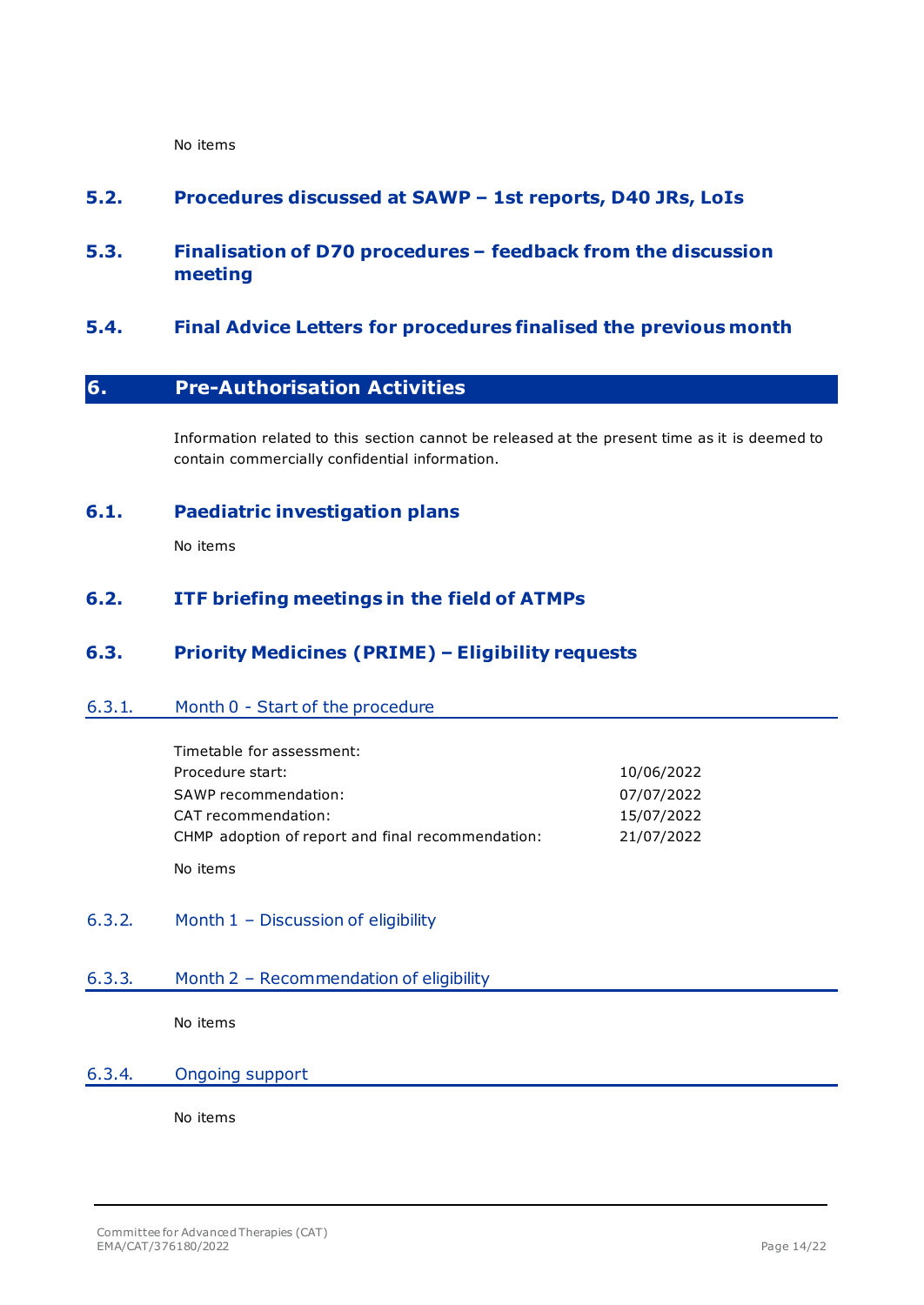## <span id="page-14-0"></span>**7. Organisational, regulatory and methodological matters**

## <span id="page-14-1"></span>**7.1. Mandate and organisation of the CAT**

<span id="page-14-2"></span>7.1.1. CAT membership

No items

## <span id="page-14-3"></span>7.1.2. Vote by proxy

No items

## <span id="page-14-4"></span>7.1.3. Publication of CAT regulatory outcomes on the EMA webpage

CAT: Martina Schüssler-Lenz Scope: Presentation of current situation and proposed changes **Action:** for information

## <span id="page-14-5"></span>**7.2. Coordination with EMA Scientific Committees**

No items

## <span id="page-14-6"></span>**7.3. Coordination with EMA Working Parties/Working Groups/Drafting Groups**

<span id="page-14-7"></span>7.3.1. Working Party with Patients' and Consumers' Organisations (PCWP) and Working Party with Healthcare Professionals' Organisations (HCPWP)

> Scope: meeting summary of the PCWP/HCPWP joint meeting on the 2-3 March 2022 **Action:** for information

<span id="page-14-8"></span>7.3.2. Working Party with Patients' and Consumers' Organisations (PCWP) and Working Party with Healthcare Professionals' Organisations (HCPWP)

> Scope: Draft Agenda - PCWP-HCPWP joint meeting on 1-2 June 2022 **Action:** for information

<span id="page-14-9"></span>7.3.3. Working Party with Patients' and Consumers' Organisations (PCWP) and Working Party with Healthcare Professionals' Organisations (HCPWP)

> Scope: PCWP-HCPWP Draft Workplan 2022-2025 **Action:** for information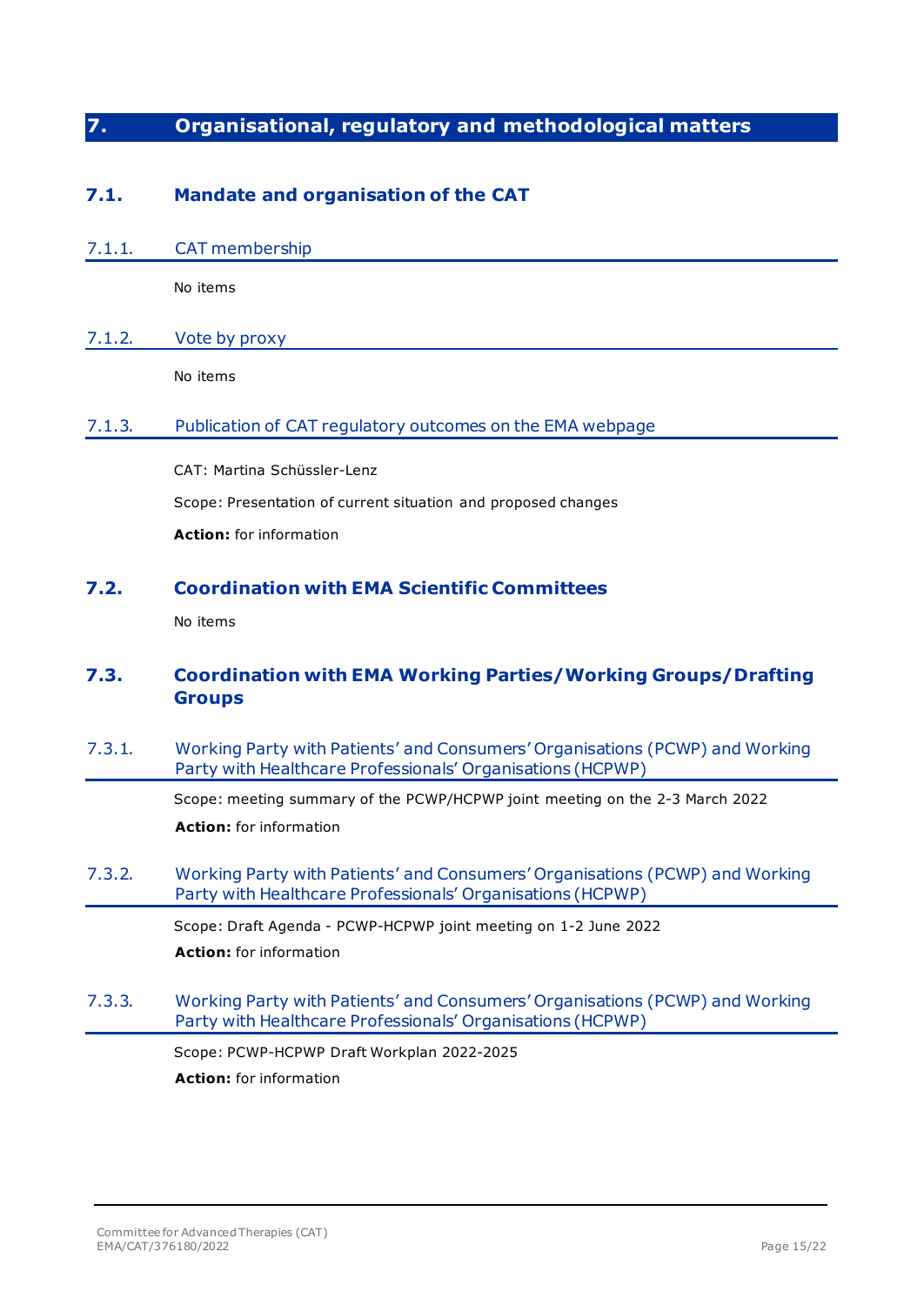### <span id="page-15-0"></span>7.3.4. CAT - ITF interactions

Scope: CAT-ITF annual report 2021

**Action:** for information

### <span id="page-15-1"></span>7.3.5. Dif fuse large B-cell lymphoma (DLBCL) indication wording and inclusion of highgrade B-cell lymphoma (HGBL)

Scope: key points from the discussion with haematologists that took place on the 31 May 2022

**Action:** for information

## <span id="page-15-2"></span>7.3.6. Q&A on the interface between Regulation (EU) 536/2014 on clinical trials for medicinal products for human use (CTR) and Regulation (EU) 2017/746

CAT: Ilona Reischl

Scope: link to download the updated document EudraLex - [Volume 10 \(europa.eu\)](https://ec.europa.eu/health/medicinal-products/eudralex/eudralex-volume-10_en) or Guidance - [MDCG endorsed documents and other guidance \(europa.eu\)](https://ec.europa.eu/health/medical-devices-sector/new-regulations/guidance-mdcg-endorsed-documents-and-other-guidance_en)

**Action:** for information

### <span id="page-15-3"></span>7.3.7. Q&A on complex clinical trials

CAT: Ilona Reischl, Alessandra Renieri

Scope: The Q&A has been publicly released and is available at **EudraLex - Volume 10** [\(europa.eu\)](https://ec.europa.eu/health/medicinal-products/eudralex/eudralex-volume-10_en) or [medicinal\\_qa\\_complex\\_clinical-trials\\_en.pdf \(europa.eu\)](https://ec.europa.eu/health/system/files/2022-06/medicinal_qa_complex_clinical-trials_en.pdf)

**Action:** for information

## <span id="page-15-4"></span>**7.4. Cooperation with the EU regulatory network**

### <span id="page-15-5"></span>7.4.1. European Institute of Innovation and Technology (EIT) Health / European Medicines Agencies Regulatory Network (EMRN) joint workshop on genome editing

Scope: Draft agenda of the joint EIT Health/EMRN workshop **Action:** for discussion

## <span id="page-15-6"></span>**7.5. Cooperation with international regulators**

<span id="page-15-7"></span>7.5.1. ATMP cluster teleconference with US-FDA, Health Canada and PMDA (Japan)

CAT: Martina Schuessler-Lenz Scope: Feedback from the teleconference that took place on 24 May 2022 **Action:** for information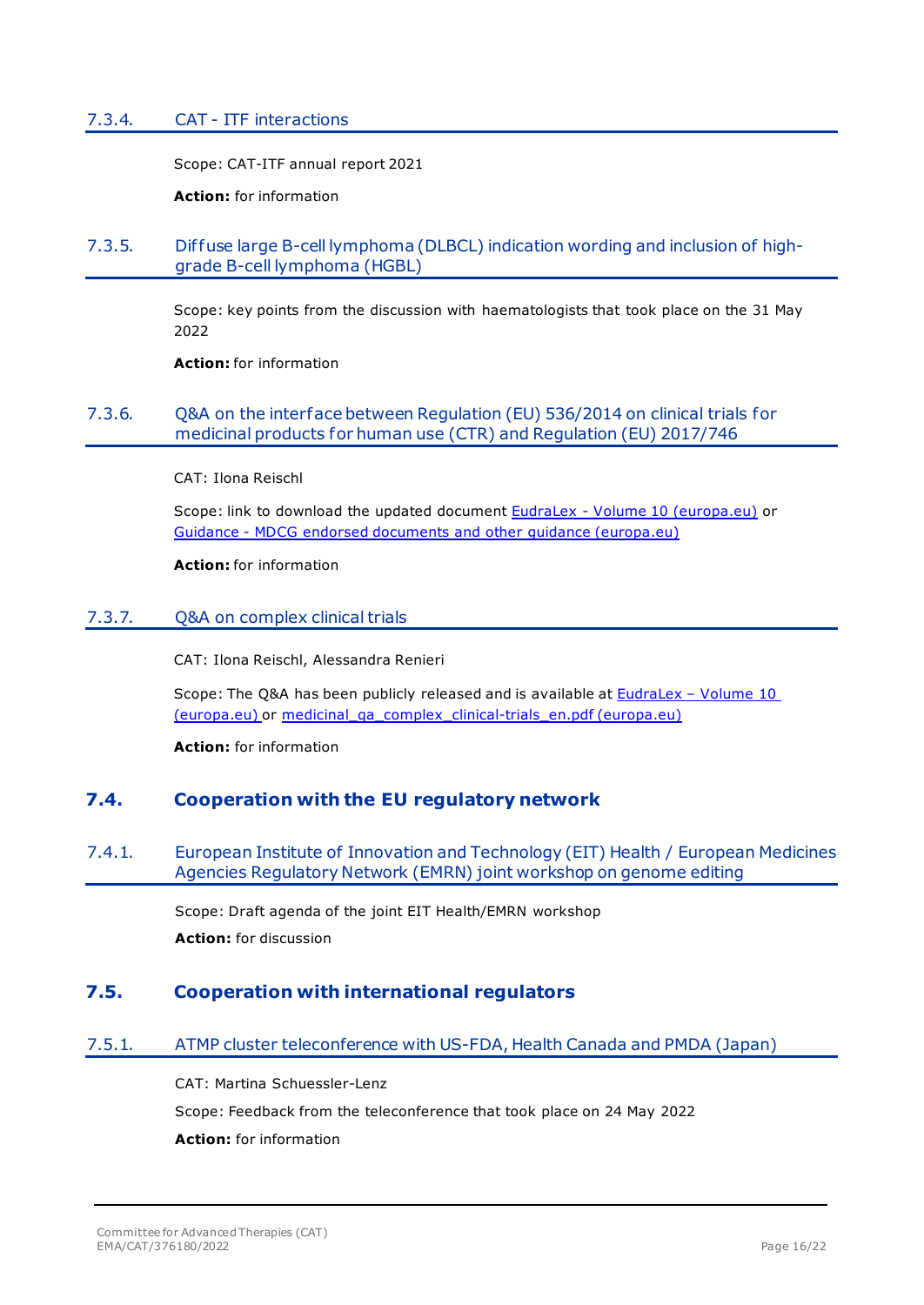## <span id="page-16-0"></span>7.5.2. EDQM Stakeholder consultation 5th edition Tissue and Cells Guide

CAT: Ilona Reischl

Scope: CAT feedback on the consultation for the 5th edition of the Guide to the quality and safety of tissues and cells for human application

**Action:** for information

## <span id="page-16-1"></span>**7.6. CAT work plan**

#### <span id="page-16-2"></span>7.6.1. ATMP curriculum

CAT: Ilona Reischl, Martina Schüssler-Lenz, Concetta Quintarelli, Una Riekstina, Dariusz Sladowski, Alessandro Aiuti, Isabel Vieira, Roland Pochet

Scope: ATMP trainings for 2022

**Action:** for discussion

## <span id="page-16-3"></span>**7.7. Planning and reporting**

#### <span id="page-16-4"></span>7.7.1. Planning estimates of forthcoming ATMP MAAs

Scope: Q2/2022 update of the business pipeline report for the human scientific committees **Action:** for information

### <span id="page-16-5"></span>**7.8. Others**

### <span id="page-16-6"></span>7.8.1. American Society for Gene and Cell Therapy (ASGCT) Annual meeting

CAT: Alessandro Aiuti

Scope: Oral feedback from the ASGCT annual meeting that was held in Washington DC from 16-19 May 2022

**Action:** for information

### <span id="page-16-7"></span>7.8.2. European Society for Gene and cell therapy (ESGCT) annual meeting

CAT: Martina Schüssler-Lenz

Scope: Invitation to organise a CAT regulatory session at the ESGCT annual meeting that will take place in Edinburgh from 11-14 October 2022

**Action:** for discussion

#### <span id="page-16-8"></span>7.8.3. Adeno-associated viral (AAV) vector toxicities: regulatory considerations

CAT: Carla Herberts, Egbert Flory

EMA: Patrick Celis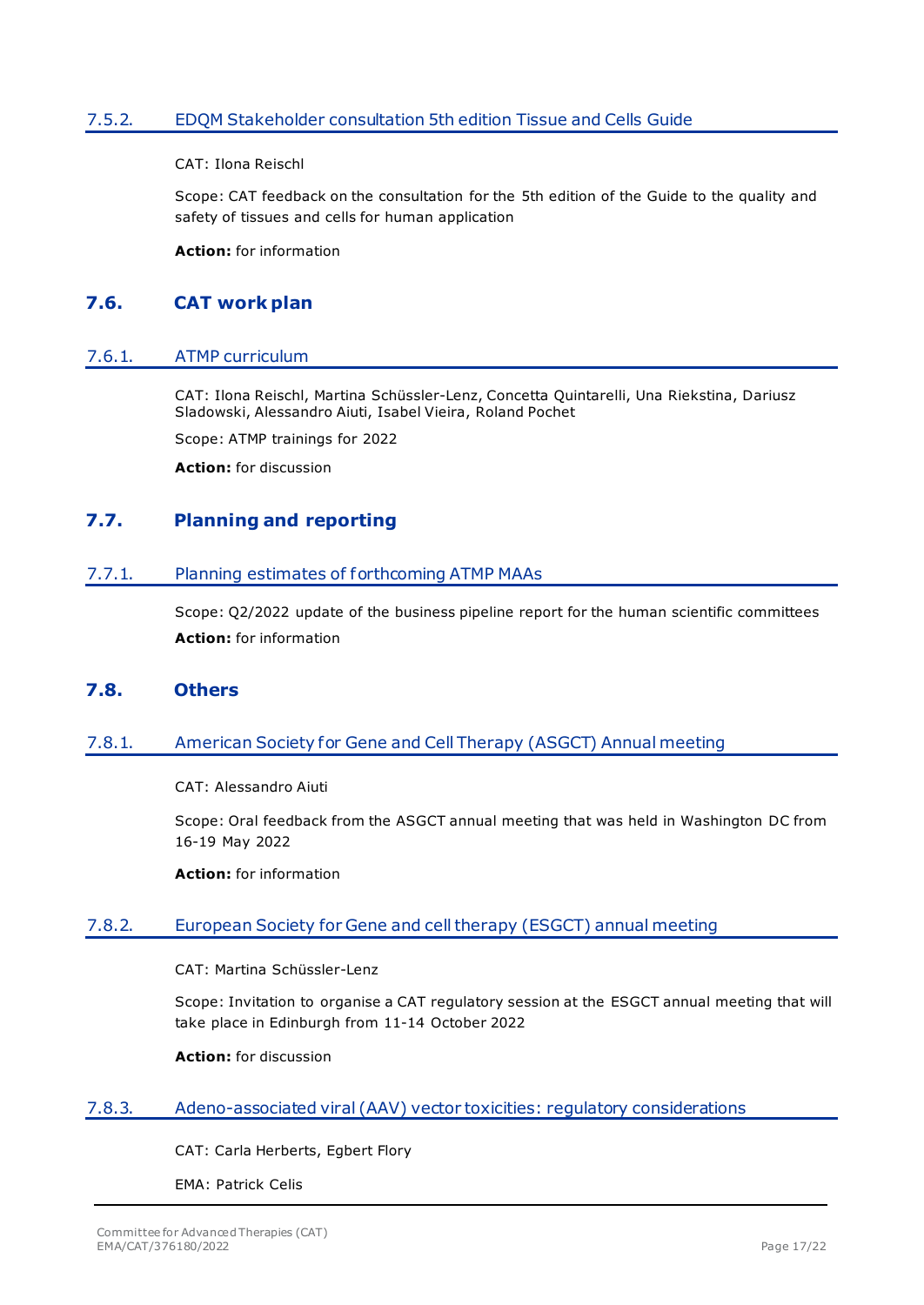Scope: Discussion paper insertional mutagenesis and follow-up for AAV gene therapy

**Action:** for discussion

# <span id="page-17-0"></span>**8. Any other business**

No items

Date of next CAT meeting:

13-15/07/2022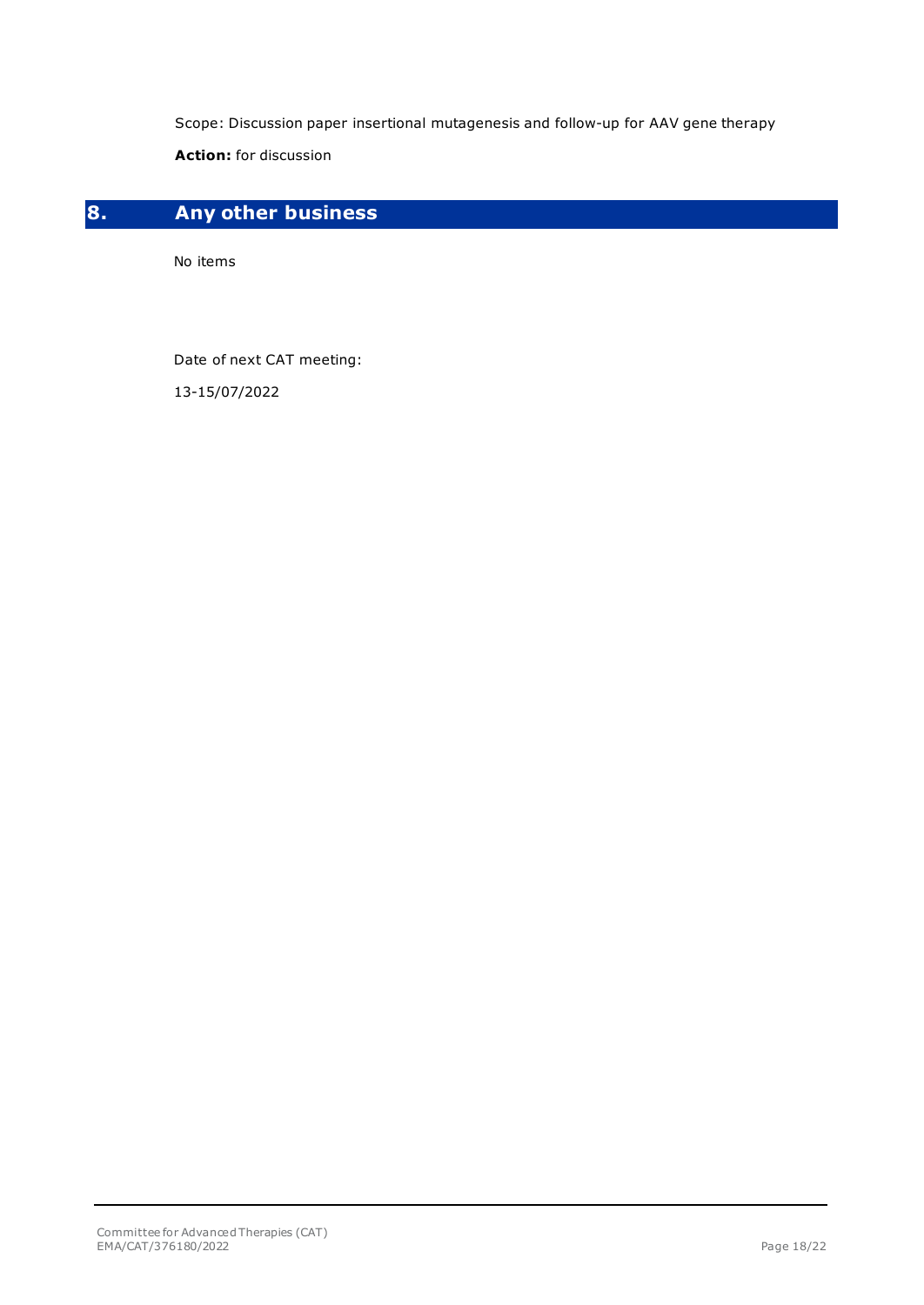## <span id="page-18-0"></span>**9. Explanatory notes**

The Notes give a brief explanation of relevant agenda items and should be read in conjunction with the agenda.

#### **Abbreviations / Acronyms**

AAV: Adeno-Associated Virus AR: Assessment Report ATMP: Advanced Therapy Medicinal Product BWP: Biologics Working Party CAT: Committee for Advanced Therapies CHMP: Committee for Medicinal Product for Human Use COMP: Committee for Orphan Medicinal Products CTFG: Clinical Trial Facilitation Group DG: Drafting Group EC: European Commission EU NTC: European Union Network Training Centre ERA: Environmental Risk Assessment FDA: Food and Drug Administration FL: Final Letter GCG: Guideline Consistency Group GCP: Good Clinical Practice GLP: Good Laboratory Practice GMO: Genetically-modified organism GMP: Good Manufacturing Practice GTMP: Gene Therapy Medicinal Product HTA: Health Technology Assessment Bodies HSPC: Hematopoietic Stem and Progenitor Cells ITF: Innovative Task Force JR: Joint Report LoOI: List of outstanding issues LoQ: List of questions MA: Marketing Authorisation MAA: Marketing Authorisation Application MAH: Marketing Authorisation Holder MNAT: Multinational assessment team MSC: Mesenchymal stem cells PDCO: Paediatric Committee PMDA: [Pharmaceuticals and Medical Devices Agency](http://www.google.co.uk/url?url=http://www.pmda.go.jp/english/&rct=j&frm=1&q=&esrc=s&sa=U&ved=0ahUKEwi08422gdXLAhVGuhoKHUlUD9MQFggVMAA&usg=AFQjCNEM7RXAZJ9HNzWc1iLLlHkUFC6BXQ) (Japan) PIP: Paediatric Investigation Plan PL: Package leaflet PRAC: Pharmacovigilance and Risk Assessment Committee # PRIME: Priority Medicines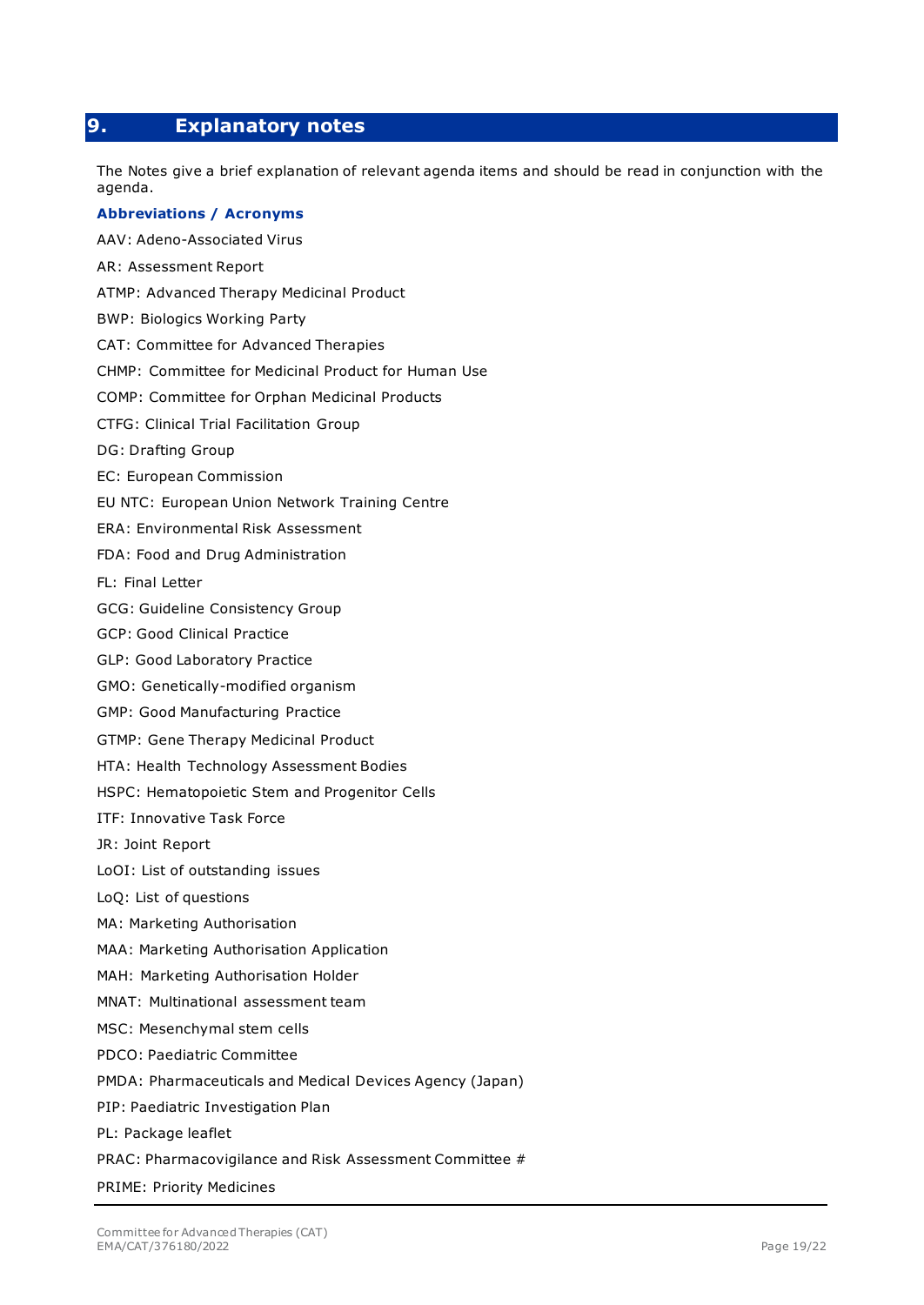QRD: Quality review of documents RMP: Risk Management Plan RP: Reflection paper RSI: Request for supplementary information SAs: Scientific Advices SAG-O: Scientific Advisory Group Oncology SAWP: Scientific Advice Working Party SR: Summary Report SWP: Safety Working Party SME: Small and medium size enterprises SmPC: Summary of Products Characteristics TT: Timetable

### **Evaluation of ATMPs (section 2)**

This section lists applications for marketing authorisations of new Advanced Therapy Medicinal Products (ATMPs) that are to be discussed by the Committee. It also lists any ATMP related inspection requests (section 2.9) and Post-authorisation activities (section 2.10).

*New applications (sections 2.1. to 2.12.)*

Section 2.1 is for ATMPs nearing the end of the evaluation and for which the CAT is expected to adopt a draft **opinion** at this meeting on whether marketing authorisation should be granted. Once adopted, the CAT opinion is transmitted to the CHMP for final adoption. The CHMP opinion will be forwarded to the European Commission for a final legally binding decision valid throughout the EU. More information on the evaluation of ATMPs can be found [here.](http://www.ema.europa.eu/docs/en_GB/document_library/Regulatory_and_procedural_guideline/2010/02/WC500070340.pdf)

The other items in the section are listed depending on the stage of the evaluation, which is shown graphically below:



The assessment of an application for a new medicine takes up to 210 'active' days. This active evaluation time is interrupted by at least one 'clock-stop' during which time the applicant prepares the answers to questions from the CAT. The clock stop happens after day 120 and may also happen after day 180, when the CAT has adopted respectively a **Day 120 list of questions** (section 2.3) or a List of outstanding issues to be addressed by the company, which is listed in the agenda under sections 2.7 (**Ongoing evaluation procedures**). Section 2.7 also includes the CAT discussions at any other timepoint of the evaluation procedure of new applications.

### *Oral explanation (section 2.2.)*

Prior to adoption of the CAT opinion, marketing authorisation applicants are normally invited to the CAT plenary meeting to address questions raised by the Committee.

Oral explanations normally relate to ongoing applications, but they can also relate to any other issue for which the CAT would like to discuss with company representatives in person.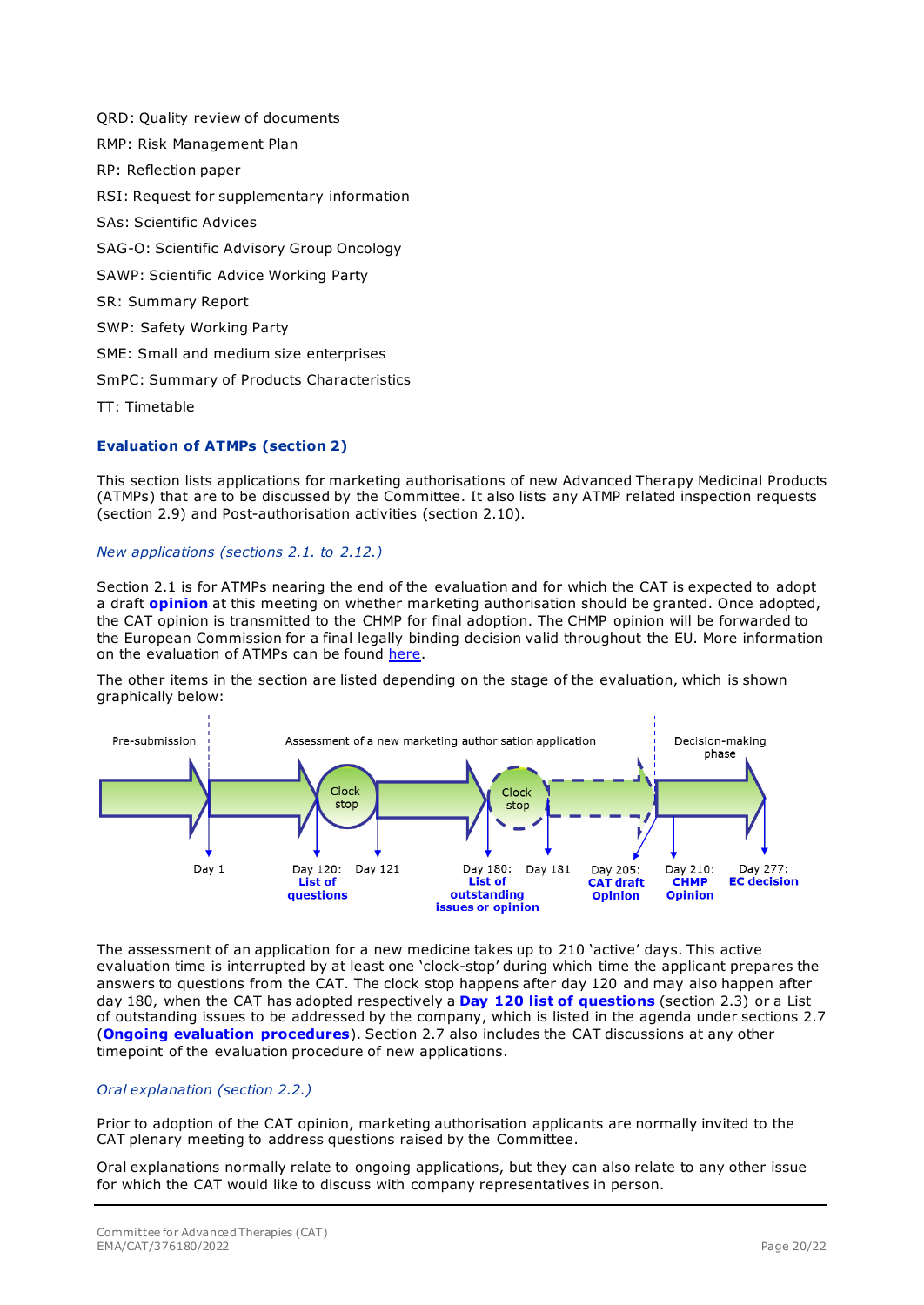#### *Re-examination procedures (new applications) under article 9(2) of regulation no 726/2004 (section 2.6.)*

This section lists applications for new marketing authorisation for ATMPs for which the applicant has requested a re-examination of the opinion previously issued by the CHMP. Similar to the initial evaluation of a marketing authorisation of an ATMP, CAT will adopt a draft re-examination opinion, which is transmitted to the CHMP for final adoption.

#### *Withdrawal of applications (section 2.7.)*

This section includes information on marketing authorisation applications that are withdrawn by the applicant. Applicants may decide to withdraw applications at any stage during the assessment and a CAT opinion will therefore not be issued. Withdrawals are included in the agenda for information or discussion, as necessary.

#### *New applications (section 2.9.)*

In this section, information is included on upcoming marketing authorisation applications for ATMPs, as well as information on appointment of Rapporteurs for new ATMP applications.

#### *GMP and GCP Inspections Issues (section 2.10.)*

This section lists inspections that are undertaken for ATMPs. Inspections are carried out by regulatory agencies to ensure that marketing authorisation holders comply with their obligations. Inspection can relate to good manufacturing practice (GMP), good clinical practice (GCP), good laboratory practice (GLP) or good pharmacovigilance practice (GVP).

#### *Post-authorisation activities (section 2.12.)*

This section lists type II variations, extension application according to Annex I of Reg. 1234/2008, reexamination procedures for type II variations (including extension of indication applications) for which the applicant has requested re-examination of the opinion previously issued by the CHMP and other issues concerning authorised medicines that are not covered elsewhere in the agenda such as annual reassessments, 5-year renewals, supply shortages, qualify defects. Issues that have been discussed at the previous meeting of the PRAC, the EMA's committee responsible for evaluating and monitoring safety issues for medicines, will also be included here.

#### **Certification of ATMPs (section 3)**

This section includes the scientific evaluation by the CAT of quality and non-clinical data that small and medium-sized enterprises have generated at any stage of the ATMP development process. More information on the ATMP certification procedure can be found [here.](http://www.ema.europa.eu/ema/index.jsp?curl=pages/regulation/general/general_content_000300.jsp&mid=WC0b01ac058007f4bd)

#### **Scientific Recommendation on Classification of ATMPs (Section 4)**

This section includes the scientific recommendation by the CAT on whether medicines based on genes, cells or tissues meet the scientific criteria that define ATMPs. More information on the ATMP classification procedure, including the outcomes of finalised classifications, can be found [here.](http://www.ema.europa.eu/ema/index.jsp?curl=pages/regulation/general/general_content_000296.jsp&mid=WC0b01ac058007f4bc)

#### **Scientific Advice (section 5)**

This section includes all scientific advice given to companies during the development of an ATMP. Information related to the number of ATMP related scientific advices discussed by CAT can be found in the CAT Monthly reports. Further information on SAWP can be found [here.](http://www.ema.europa.eu/ema/index.jsp?curl=pages/regulation/general/general_content_000049.jsp&mid=WC0b01ac05800229b9)

#### **Pre-Authorisation (section 6)**

#### *Paediatric Investigation Plan (PIP)*

This section includes the discussion of an ATMP before a formal application for marketing authorisation